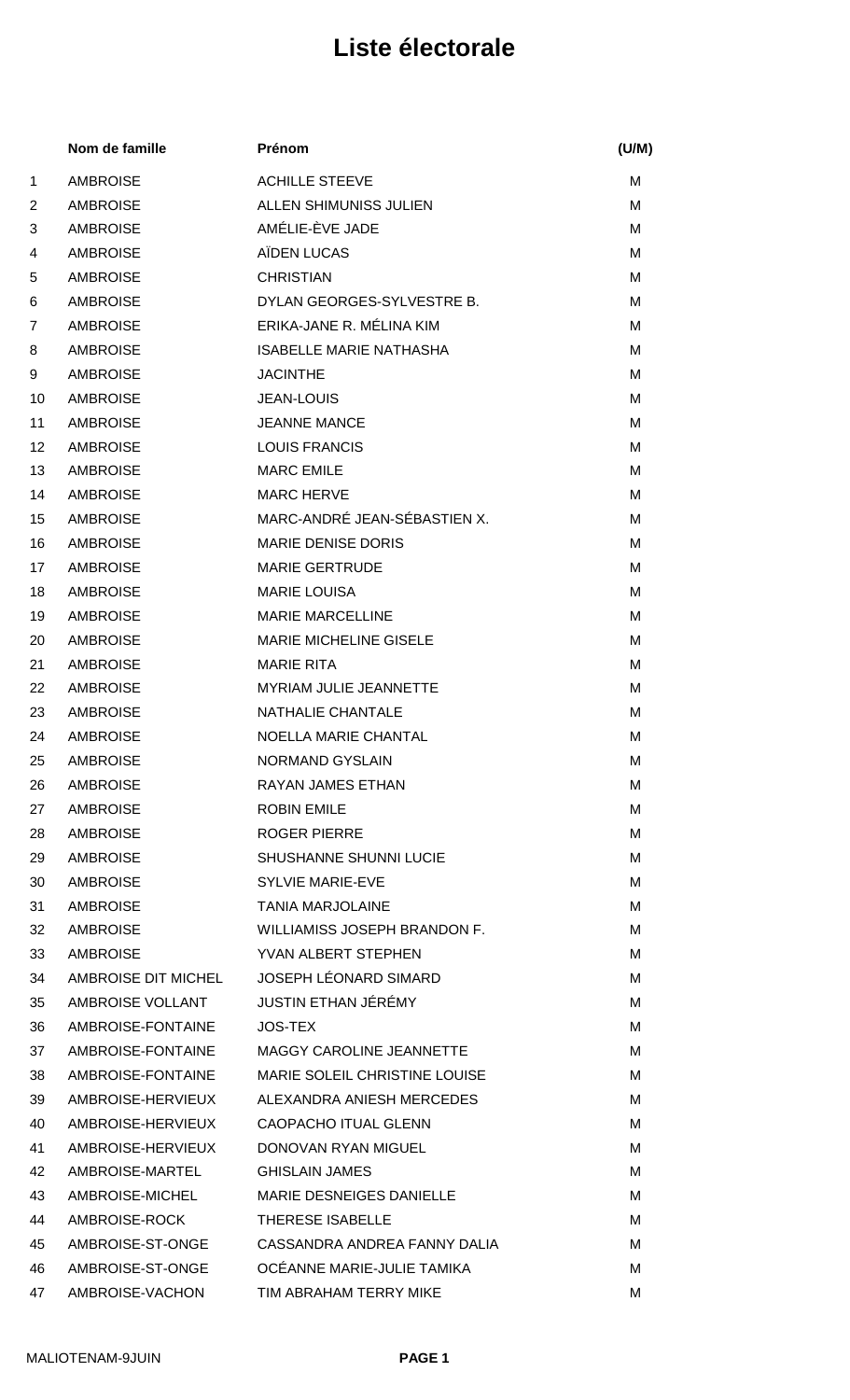|    | Nom de famille        | Prénom                                | (U/M) |
|----|-----------------------|---------------------------------------|-------|
| 48 | AMBROISE-VOLLANT      | ANAIS NAYLA EMMA                      | м     |
| 49 | AMBROISE-VOLLANT      | <b>JOSHUA</b>                         | м     |
| 50 | AMBROISE-VOLLANT      | MARIE-EVE DESNEIGES                   | м     |
| 51 | ANDRE                 | <b>CHRISTIAN MATHIEU</b>              | M     |
| 52 | ANDRE                 | DAVID MAIKAN SHUKAPESH                | м     |
| 53 | ANDRE                 | <b>EDOUARD STEPHANE</b>               | M     |
| 54 | ANDRE                 | <b>JEAN ROTH</b>                      | M     |
| 55 | <b>ANDRE</b>          | <b>JOSEPH PROTES</b>                  | M     |
| 56 | ANDRE                 | KATHLEEN MARIE CATHERINE GEMMA NOËLLA | M     |
| 57 | ANDRE                 | <b>LUC</b>                            | м     |
| 58 | ANDRE                 | <b>MARIE FRANCE</b>                   | M     |
| 59 | ANDRE                 | <b>NANNY JAIMIE</b>                   | м     |
| 60 | ANDRE                 | NIKASHANTISH YOAN FRANCIS             | M     |
| 61 | ANDRE                 | <b>NOELLA CHRISTINE</b>               | M     |
| 62 | ANDRE                 | PASCAL HERVE                          | м     |
| 63 | ANDRE                 | TED                                   | M     |
| 64 | ANDRE                 | UTSHIKUEU NATASHA                     | M     |
| 65 | ANDRÉ                 | <b>M BRIGITTE FRANCOISE</b>           | м     |
| 66 | ANDRÉ                 | <b>MANI-NUISH</b>                     | M     |
| 67 | <b>ANDRE GREGOIRE</b> | LOUIS MATTHIEU LUC MANEKISH           | м     |
| 68 | <b>ANDRE ST-ONGE</b>  | <b>TENINA BRIGITTE MARIE-PIERRE</b>   | м     |
| 69 | ANDRE-FONTAINE        | <b>ANDREW ANTOINE</b>                 | м     |
| 70 | ANDRE-FONTAINE        | <b>JULIE GERMAINE SHIRLEY</b>         | M     |
| 71 | ANDRÉ-FONTAINE        | DAPHNÉE MARIE-FRANCE                  | M     |
| 72 | ANDRE-MCKENZIE        | LAYLA-ANDREANNE                       | М     |
| 73 | ANDRE-ST-ONGE         | ANTON GREGORY YAN                     | M     |
| 74 | ANDRE-ST-ONGE         | JUDITH UTEISHKUESS SENIHAN S.         | м     |
| 75 | ANDRE-VOLLANT         | TAME ALEXANDRE NAPESSIS               | м     |
| 76 | ANDREW                | JONIE MARIE AGATHA                    | M     |
| 77 | ANDREW JÉRÔME         | NIKSHANNA-LAURALEE KUANCEETAH         | м     |
| 78 | <b>ASTER</b>          | <b>CHRISTINE AIMEE MARIE</b>          | м     |
| 79 | <b>ASTER</b>          | DOMINIQUE HUGUES ANDRE                | м     |
| 80 | <b>ASTER</b>          | <b>MARIE CHANTAL</b>                  | M     |
| 81 | <b>ASTER</b>          | UASHTESSIU ANNABELLE NOEMIE A.        | м     |
| 82 | <b>ASTER</b>          | ADELINA MARIE JEANNE                  | м     |
| 83 | <b>ASTER</b>          | <b>ANNE MARIE</b>                     | M     |
| 84 | <b>ASTER</b>          | <b>BERNARD RICHARD</b>                | м     |
| 85 | <b>ASTER</b>          | <b>GEOFFREY BLUE BOY DENIS</b>        | м     |
| 86 | <b>ASTER</b>          | <b>GUYLAINE MARIE</b>                 | M     |
| 87 | <b>ASTER</b>          | <b>MADELEINE</b>                      | м     |
| 88 | <b>ASTER</b>          | <b>MARIE AIMEE ANDREE</b>             | м     |
| 89 | <b>ASTER</b>          | <b>MARIE ANNA</b>                     | м     |
| 90 | <b>ASTER</b>          | <b>MICHEL</b>                         | м     |
| 91 | <b>ASTER</b>          | NAMUN CASSANDRA CHANTAL S.            | м     |
| 92 | <b>ASTER</b>          | PINIP USHKATSHIK K. A.                | м     |
| 93 | <b>ASTER</b>          | <b>SHAN ROMEO KESHKEN OKOUME</b>      | м     |
| 94 | ASTER-JOURDAIN        | <b>ARIANNE</b>                        | м     |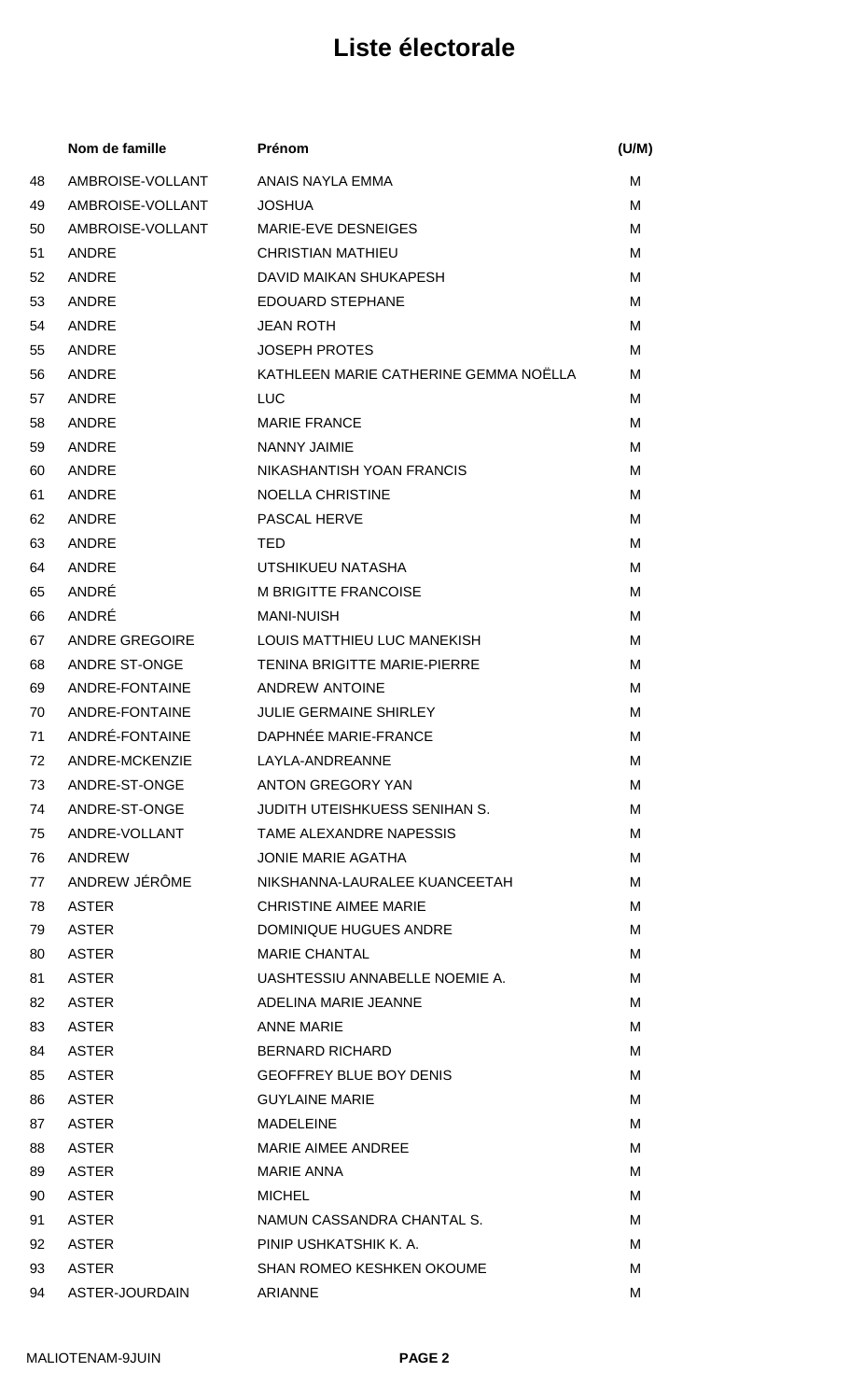|     | Nom de famille                         | Prénom                                                 | (U/M) |
|-----|----------------------------------------|--------------------------------------------------------|-------|
| 95  | <b>ASTER-MCKENZIE</b>                  | BRYANA ALISSON ELODIE ELOISE                           | М     |
| 96  | ASTER-VOLLANT                          | <b>DAWSON</b>                                          | М     |
| 97  | <b>AUDETTE</b>                         | AUDREY MINAIKUSS ALEXANDRA                             | М     |
| 98  | <b>AUDETTE</b>                         | <b>BENOIT</b>                                          | м     |
| 99  | <b>BACON</b>                           | <b>CHRISTINE MARIE ELISABETH</b>                       | M     |
| 100 | <b>BACON</b>                           | JADE ANNIE-CLAUDE TANIA                                | м     |
| 101 | <b>BACON</b>                           | <b>MARIE CLAUDIA</b>                                   | M     |
| 102 | <b>BACON</b>                           | <b>MARIE DOLORES MAIKA</b>                             | М     |
| 103 | <b>BACON</b>                           | <b>MARIE REJEANNE</b>                                  | м     |
| 104 | <b>BACON</b>                           | <b>MONIQUE MARIE</b>                                   | M     |
| 105 | <b>BACON HERVIEUX</b>                  | <b>KEVIN RAYMOND SYLVESTRE</b>                         | м     |
| 106 | <b>BACON-MCKENZIE</b>                  | <b>CAMILISS NAPESSISS</b>                              | М     |
| 107 | <b>BACON-MCKENZIE</b>                  | MAXIME DWIGHT LENNON TERRY                             | М     |
| 108 | <b>BACON-MCKENZIE</b>                  | <b>SHANIA SABRINA</b>                                  | м     |
| 109 | <b>BASSO-FONTAINE</b>                  | <b>KIAN JEREMIE</b>                                    | М     |
| 110 | <b>BASTIEN</b>                         | <b>REMY</b>                                            | м     |
| 111 | <b>BASTIEN</b>                         | <b>UAPUKUN EMILY</b>                                   | М     |
| 112 | <b>BASTIEN-PILOT</b>                   | <b>JEAN LUDGER CHRISTIAN MATHIEU</b>                   | M     |
| 113 | <b>BELLEFLEUR</b>                      | <b>BRIAN ZACHARIE THEODORE</b>                         | М     |
| 114 | <b>BELLEFLEUR</b>                      | <b>CELINE COLETTE</b>                                  | м     |
| 115 | <b>BELLEFLEUR</b>                      | <b>ELIE</b>                                            | М     |
| 116 | <b>BELLEFLEUR</b>                      | EVA TSHINESHKUEU KATE                                  | М     |
| 117 | <b>BELLEFLEUR</b>                      | <b>MISSINAK ZACK DAVID</b>                             | М     |
| 118 | <b>BELLEFLEUR</b>                      | <b>PAULINE MAGGIE</b>                                  | М     |
|     | 119 BELLEFLEUR                         | SANDRA                                                 | м     |
| 120 | <b>BELLEFLEUR</b>                      | SHAKANI KURT MATTHEW                                   | м     |
| 121 | BELLEFLEUR                             | <b>ZACHARIAS</b>                                       | м     |
|     |                                        | 122 BELLEFLEUR-THIRNISH TSHENAPEU SERGE JUNIOR ANTOINE | м     |
| 123 | BELLEFLEUR-VOLLANT                     | SHUKAN ETHAN ADÉLARD                                   | м     |
| 124 | <b>BENJAMIN</b>                        | <b>LOUISE</b>                                          | M     |
| 125 | <b>BENJAMIN</b>                        | <b>NAOMI</b>                                           | М     |
|     | 126 BENJAMIN ST-ONGE                   | <b>MARIE KELLY TATIANA</b>                             | м     |
|     | 127 BERUBE JOURDAIN                    | <b>SHELDON YANNIS CLAUDE</b>                           | М     |
| 128 | BÉRUBÉ-HAMILTON                        | <b>SAMUEL DANY GUILLAUME</b>                           | М     |
| 129 | <b>BOND</b>                            | <b>JOSEPH REAL RONNY</b>                               | м     |
| 130 | BOURDAGES-ASTER                        | <b>JEAN EUDES</b>                                      | м     |
| 131 | BOURGEOIS-OUELLET OLIVIER GILLES SERGE |                                                        | м     |
| 132 | <b>CHARLAND</b>                        | MARIE JOSEE REJEANNE                                   | м     |
| 133 | CHARLAND-ST-ONGE                       | <b>GEORGES REJEAN JOHN</b>                             | M     |
|     | 134 CHARTRAND                          | <b>DENISE MARIE ROSA</b>                               | м     |
|     | 135 CHARTRAND-ANDRÉ                    | ANTOINE ATSHAPI ROCK                                   | M     |
| 136 | <b>CLOUTIER</b>                        | BERNARD ANDRÉ                                          | М     |
| 137 | <b>CLOUTIER</b>                        | <b>CINDY</b>                                           | M     |
| 138 | CREPEAU                                | <b>JOSEPH ROBERT</b>                                   | М     |
| 139 | CYR.                                   | ANNIE PHILOMENE LUCILLE                                | м     |
| 140 | <b>DESCENT</b>                         | DANIELLE MARIE MANON                                   | М     |
| 141 | <b>DESCENT VOLLANT</b>                 | <b>MARTIN TSHIUETIN</b>                                | M     |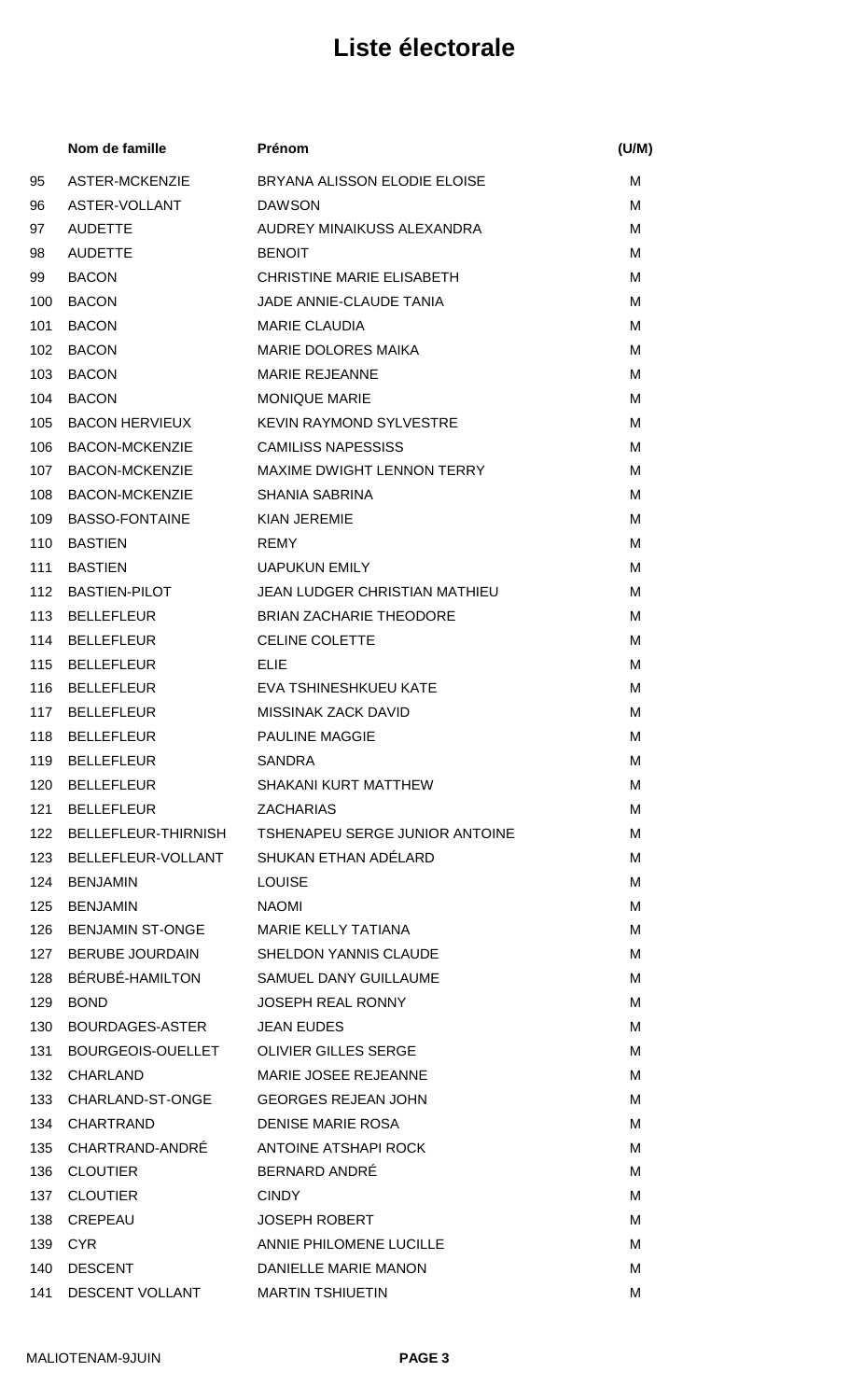|     | Nom de famille         | Prénom                            | (U/M) |
|-----|------------------------|-----------------------------------|-------|
| 142 | DESCENT-VOLLANT        | <b>JULIEN TENI KUANUTIN</b>       | М     |
| 143 | DESCENT-VOLLANT        | <b>MARIE MENUTAN</b>              | М     |
| 144 | <b>DESTERRES</b>       | <b>CHARLES ANTOINE</b>            | м     |
| 145 | <b>DESTERRES</b>       | CHRISTINE FRANCOISE ALEXANDRA     | м     |
| 146 | <b>DESTERRES</b>       | <b>MARIE RACHELLE</b>             | м     |
| 147 | DESTERRES-VOLLANT      | KEOMA JULIEN JEREMIE ALEX         | м     |
| 148 | <b>DOMINIQUE</b>       | <b>SEBASTIEN</b>                  | М     |
| 149 | <b>EINISH</b>          | <b>DONALD</b>                     | м     |
| 150 | <b>EINISH</b>          | JEAN CHRISTOPHE SAMPSON JR.       | м     |
| 151 | <b>EINISH</b>          | <b>MARIE MARLENE CHRISTINA</b>    | м     |
| 152 | <b>EINISH</b>          | <b>SAMPSON</b>                    | м     |
| 153 | <b>EINISH</b>          | <b>SUSAN ANNIE</b>                | М     |
| 154 | <b>EINISH CLOUTIER</b> | SHIRLEY JOHANNIE MARIE            | М     |
| 155 | <b>EINISH-REGIS</b>    | <b>MAUDE MARIE FRANCE MELANIE</b> | м     |
| 156 | FAFARD                 | <b>MAKESS</b>                     | М     |
| 157 | FAFARD                 | <b>MAKIAN F.X.</b>                | м     |
| 158 | <b>FONTAINE</b>        | ANDY SÉBASTIEN RICHARD JUSHUA     | М     |
| 159 | <b>FONTAINE</b>        | CÉDRICK YVES MAURICIO             | м     |
| 160 | <b>FONTAINE</b>        | <b>JEAN SYLVESTRE</b>             | м     |
| 161 | <b>FONTAINE</b>        | <b>MARC MATHIEU</b>               | M     |
| 162 | <b>FONTAINE</b>        | MARIE LYNE MARIE ANNE             | м     |
| 163 | <b>FONTAINE</b>        | <b>MILAINE SOPHIE</b>             | М     |
| 164 | <b>FONTAINE</b>        | <b>MONIQUE GAETANE</b>            | М     |
| 165 | <b>FONTAINE</b>        | <b>NAKOMA GEORGES</b>             | M     |
|     | 166 FONTAINE           | PATRICIA                          | М     |
| 167 | <b>FONTAINE</b>        | PAUL JOSEPH                       | М     |
| 168 | <b>FONTAINE</b>        | <b>RENE</b>                       | М     |
| 169 | <b>FONTAINE</b>        | <b>SEBASTIEN CHARLIE ALEX</b>     | M     |
| 170 | <b>FONTAINE</b>        | <b>STÉPHANE</b>                   | м     |
| 171 | <b>FONTAINE</b>        | <b>ADAM JOSEPH</b>                | M     |
| 172 | <b>FONTAINE</b>        | <b>ADELINE</b>                    | М     |
| 173 | <b>FONTAINE</b>        | AISHA ISABELLE ROSITA JULIE       | М     |
| 174 | <b>FONTAINE</b>        | ALANIS JUDY JOANNIE               | М     |
| 175 | <b>FONTAINE</b>        | ALEX-EDGAR PETAPEN                | М     |
| 176 | <b>FONTAINE</b>        | ALEXIANNE JESSICA                 | М     |
| 177 | <b>FONTAINE</b>        | ALINE EMILIE ELIZABETH            | м     |
| 178 | <b>FONTAINE</b>        | ANDRE MISTINAPEU JIMMY            | М     |
| 179 | <b>FONTAINE</b>        | ANDRE-RENE FRANKY ANDREW          | М     |
| 180 | <b>FONTAINE</b>        | <b>ANDREE AGNES</b>               | M     |
| 181 | <b>FONTAINE</b>        | ANDRÉ GUY                         | М     |
| 182 | <b>FONTAINE</b>        | ANDRÉ-BENOIT JACK ISAIE           | M     |
| 183 | <b>FONTAINE</b>        | ANGELINA-MARIE CLAIRETTE          | М     |
| 184 | <b>FONTAINE</b>        | ANNE JESSICA                      | M     |
| 185 | <b>FONTAINE</b>        | ANNIE JANETTE CAROLINE CH         | м     |
| 186 | <b>FONTAINE</b>        | <b>ANTHONY CEDRIC DAVE</b>        | М     |
| 187 | <b>FONTAINE</b>        | ARMAND JOSEPH LOUIS               | M     |
| 188 | <b>FONTAINE</b>        | <b>ARTHUR</b>                     | M     |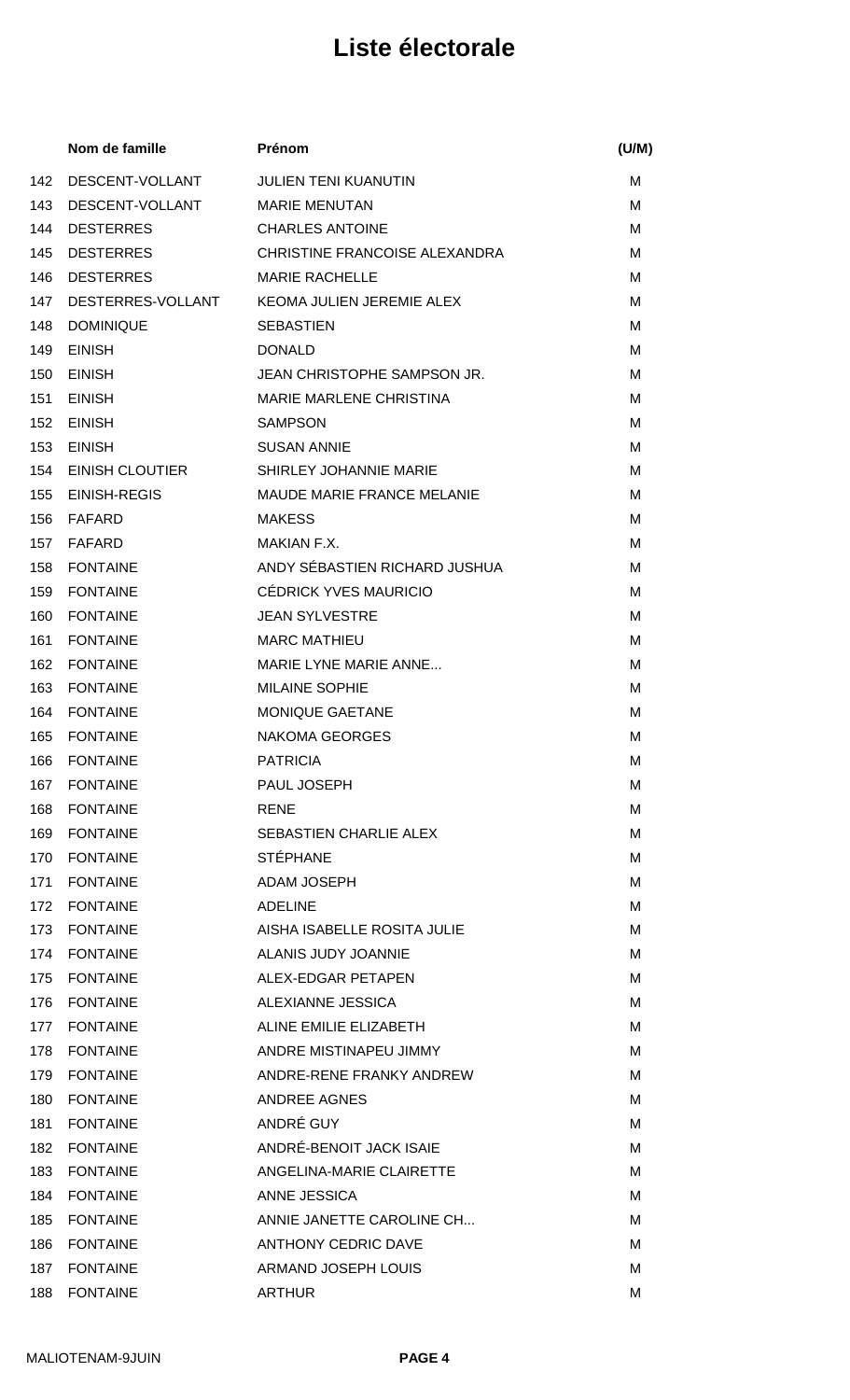|     | Nom de famille  | Prénom                         | (U/M) |
|-----|-----------------|--------------------------------|-------|
| 189 | <b>FONTAINE</b> | <b>AUDREY LUCIE</b>            | м     |
| 190 | <b>FONTAINE</b> | <b>AUDREY MARIE THERESE</b>    | M     |
| 191 | <b>FONTAINE</b> | AVON SHAUSHISS NAPEU           | M     |
| 192 | <b>FONTAINE</b> | <b>BARBARA MARIE ALMA</b>      | M     |
| 193 | <b>FONTAINE</b> | <b>BERNADETTE CELINE</b>       | M     |
| 194 | <b>FONTAINE</b> | <b>BRIGITTE</b>                | м     |
| 195 | <b>FONTAINE</b> | <b>CHLOE PATSY</b>             | М     |
| 196 | <b>FONTAINE</b> | <b>CHRISTIANE MARIE LOUISE</b> | м     |
| 197 | <b>FONTAINE</b> | <b>CHRISTINA CYNTHIA</b>       | M     |
| 198 | <b>FONTAINE</b> | <b>CLAUDE FRANCOIS</b>         | M     |
| 199 | <b>FONTAINE</b> | <b>CLAUDETTE</b>               | M     |
| 200 | <b>FONTAINE</b> | <b>CLAUDINE FRANCE BELLE</b>   | M     |
| 201 | <b>FONTAINE</b> | <b>CONSTANCE CLEMENTINE</b>    | M     |
| 202 | <b>FONTAINE</b> | DAN GEORGES JUNIOR             | M     |
| 203 | <b>FONTAINE</b> | <b>DANIELLA KATIUSSIA</b>      | М     |
| 204 | <b>FONTAINE</b> | DAVID KEVIN SAMUEL             | м     |
| 205 | <b>FONTAINE</b> | <b>DEBBY</b>                   | М     |
| 206 | <b>FONTAINE</b> | <b>DELVINA MERCEDES</b>        | M     |
| 207 | <b>FONTAINE</b> | <b>DESNEIGES MARIE SYLVIE</b>  | M     |
| 208 | <b>FONTAINE</b> | <b>DONOVAN CURTIS</b>          | M     |
| 209 | <b>FONTAINE</b> | DYANA MAUREEN SHEILA           | м     |
| 210 | <b>FONTAINE</b> | <b>EDITH ANNICK</b>            | M     |
| 211 | <b>FONTAINE</b> | <b>ELENA DENISE</b>            | M     |
| 212 | <b>FONTAINE</b> | <b>ELIZABETH</b>               | M     |
|     | 213 FONTAINE    | ELOÏSE GABRIELLE               | М     |
| 214 | <b>FONTAINE</b> | <b>ERIC CARL NELSON</b>        | М     |
| 215 | <b>FONTAINE</b> | <b>FANNY BRENDA</b>            | М     |
| 216 | <b>FONTAINE</b> | <b>FRANCINE</b>                | M     |
| 217 | <b>FONTAINE</b> | <b>GAETANE MARIE</b>           | м     |
| 218 | <b>FONTAINE</b> | <b>GEORGES JEAN BAPTISTE</b>   | М     |
| 219 | <b>FONTAINE</b> | <b>GERALD REJEAN</b>           | M     |
| 220 | <b>FONTAINE</b> | <b>GILBERTE JULIENNE</b>       | М     |
| 221 | <b>FONTAINE</b> | GILLES GUSTAVE JOSEPH          | M     |
| 222 | <b>FONTAINE</b> | <b>HELENE YVONNE</b>           | М     |
| 223 | <b>FONTAINE</b> | <b>ISABELLE FANNY</b>          | М     |
| 224 | <b>FONTAINE</b> | <b>ISABELLE VALÉRIE</b>        | м     |
| 225 | <b>FONTAINE</b> | J ANTONIO                      | M     |
| 226 | <b>FONTAINE</b> | <b>J BERTRAND RICHARD</b>      | М     |
| 227 | <b>FONTAINE</b> | J DONALD FERNAND               | М     |
| 228 | <b>FONTAINE</b> | <b>J JACQUES ARMAND</b>        | м     |
| 229 | <b>FONTAINE</b> | <b>J MAGELLA DORIS</b>         | M     |
| 230 | <b>FONTAINE</b> | <b>J PIERRE RENE</b>           | M     |
| 231 | <b>FONTAINE</b> | J VINCENT WILFRID              | M     |
| 232 | <b>FONTAINE</b> | <b>JACK VINCE</b>              | M     |
| 233 | <b>FONTAINE</b> | <b>JACQUES SAMUEL</b>          | М     |
| 234 | <b>FONTAINE</b> | <b>JEAN CLAUDE MARIE</b>       | М     |
| 235 | <b>FONTAINE</b> | <b>JEAN HUGUES</b>             | Μ     |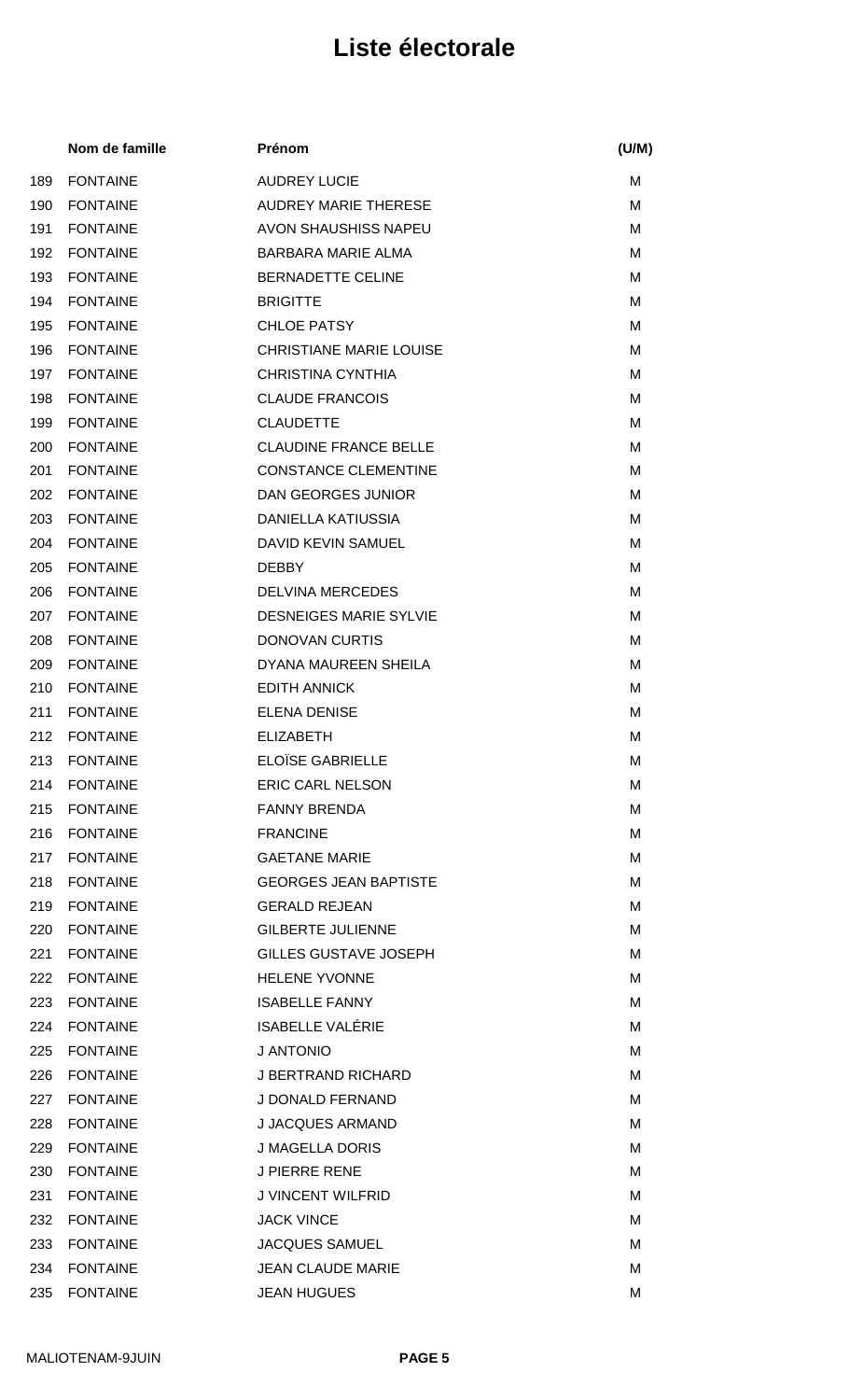|     | Nom de famille  | Prénom                              | (U/M) |
|-----|-----------------|-------------------------------------|-------|
| 236 | <b>FONTAINE</b> | <b>JEAN-FREDERICK FREDERICK</b>     | М     |
| 237 | <b>FONTAINE</b> | <b>JENNY LORRAINE MARIE</b>         | M     |
| 238 | <b>FONTAINE</b> | JEREMIE PIERRE-ANDRE CEDRICK P      | м     |
| 239 | <b>FONTAINE</b> | <b>JESSY LYZZYE DARLENE</b>         | M     |
| 240 | <b>FONTAINE</b> | <b>JOEL RINGO HENRI</b>             | M     |
| 241 | <b>FONTAINE</b> | <b>JOHN ALEX GREG WILLIE</b>        | м     |
| 242 | <b>FONTAINE</b> | <b>JONATHAN ELLIOT</b>              | M     |
| 243 | <b>FONTAINE</b> | <b>JOSEPH ALEXIS</b>                | м     |
| 244 | <b>FONTAINE</b> | <b>JOSEPH ANTOINE CARL</b>          | M     |
| 245 | <b>FONTAINE</b> | <b>JOSEPH BERNARD</b>               | M     |
| 246 | <b>FONTAINE</b> | <b>JOSEPH DANIEL</b>                | M     |
| 247 | <b>FONTAINE</b> | <b>JOSEPH ENRICO MARTIAL</b>        | м     |
| 248 | <b>FONTAINE</b> | <b>JOSEPH FERNAND</b>               | М     |
| 249 | <b>FONTAINE</b> | <b>JOSEPH JEAN MARIE</b>            | M     |
| 250 | <b>FONTAINE</b> | <b>JOSEPH PIERRE N. JEAN-PIERRE</b> | M     |
| 251 | <b>FONTAINE</b> | <b>JOSEPH RAYMOND FRANCIS</b>       | M     |
| 252 | <b>FONTAINE</b> | <b>JOSEPH SYLVIO ALAIN</b>          | M     |
| 253 | <b>FONTAINE</b> | <b>JOSEPH YVAN LUCIEN</b>           | м     |
| 254 | <b>FONTAINE</b> | <b>JOSEPHINE CARMEN</b>             | M     |
| 255 | <b>FONTAINE</b> | JOÉ MASKUSS JEAN-RÉMI GABRIEL       | M     |
| 256 | <b>FONTAINE</b> | <b>JULES GASTON</b>                 | M     |
| 257 | <b>FONTAINE</b> | <b>JULIE MACGALI</b>                | M     |
| 258 | <b>FONTAINE</b> | <b>KATHLEEN</b>                     | M     |
| 259 | <b>FONTAINE</b> | KATHLEEN ROSANNA                    | M     |
|     | 260 FONTAINE    | KATHY MELINA                        | М     |
| 261 | <b>FONTAINE</b> | <b>KENNY, NORBERT</b>               | M     |
| 262 | <b>FONTAINE</b> | KIM JOSEPH GEORGES                  | м     |
| 263 | <b>FONTAINE</b> | KIM SARAH LINDA                     | M     |
| 264 | <b>FONTAINE</b> | L. HENRI PAUL EMMANUEL RICO         | м     |
| 265 | <b>FONTAINE</b> | LAURA AUDREY KARLEEN                | M     |
| 266 | <b>FONTAINE</b> | LISE-ANDRÉE                         | м     |
| 267 | <b>FONTAINE</b> | LOUIS-GEORGES JOSEPH                | M     |
| 268 | <b>FONTAINE</b> | LYNE ELMYRE MONIQUE MARIE           | м     |
| 269 | <b>FONTAINE</b> | <b>M AUGUSTINE ROSALIE</b>          | M     |
| 270 | <b>FONTAINE</b> | <b>MAIKENISS MAITE ANN</b>          | M     |
| 271 | <b>FONTAINE</b> | <b>MAIKO BOB MARCEL</b>             | M     |
| 272 | <b>FONTAINE</b> | <b>MANIKISS JACOB JOSH</b>          | M     |
| 273 | <b>FONTAINE</b> | <b>MANUEL</b>                       | м     |
| 274 | <b>FONTAINE</b> | MARC-ANDRÉ JOSEPH DENIS             | M     |
| 275 | <b>FONTAINE</b> | <b>MARCEL</b>                       | M     |
| 276 | <b>FONTAINE</b> | <b>MARCO JOHN ANTHONY SAMUEL</b>    | M     |
| 277 | <b>FONTAINE</b> | <b>MARGUERITE MARIE MADELEINE</b>   | M     |
| 278 | <b>FONTAINE</b> | <b>MARIE</b>                        | M     |
| 279 | <b>FONTAINE</b> | <b>MARIE ANNA</b>                   | M     |
| 280 | <b>FONTAINE</b> | <b>MARIE GEORGIANNA</b>             | M     |
| 281 | <b>FONTAINE</b> | <b>MARIE JEANNE</b>                 | M     |
| 282 | <b>FONTAINE</b> | <b>MARIE LINDA</b>                  | M     |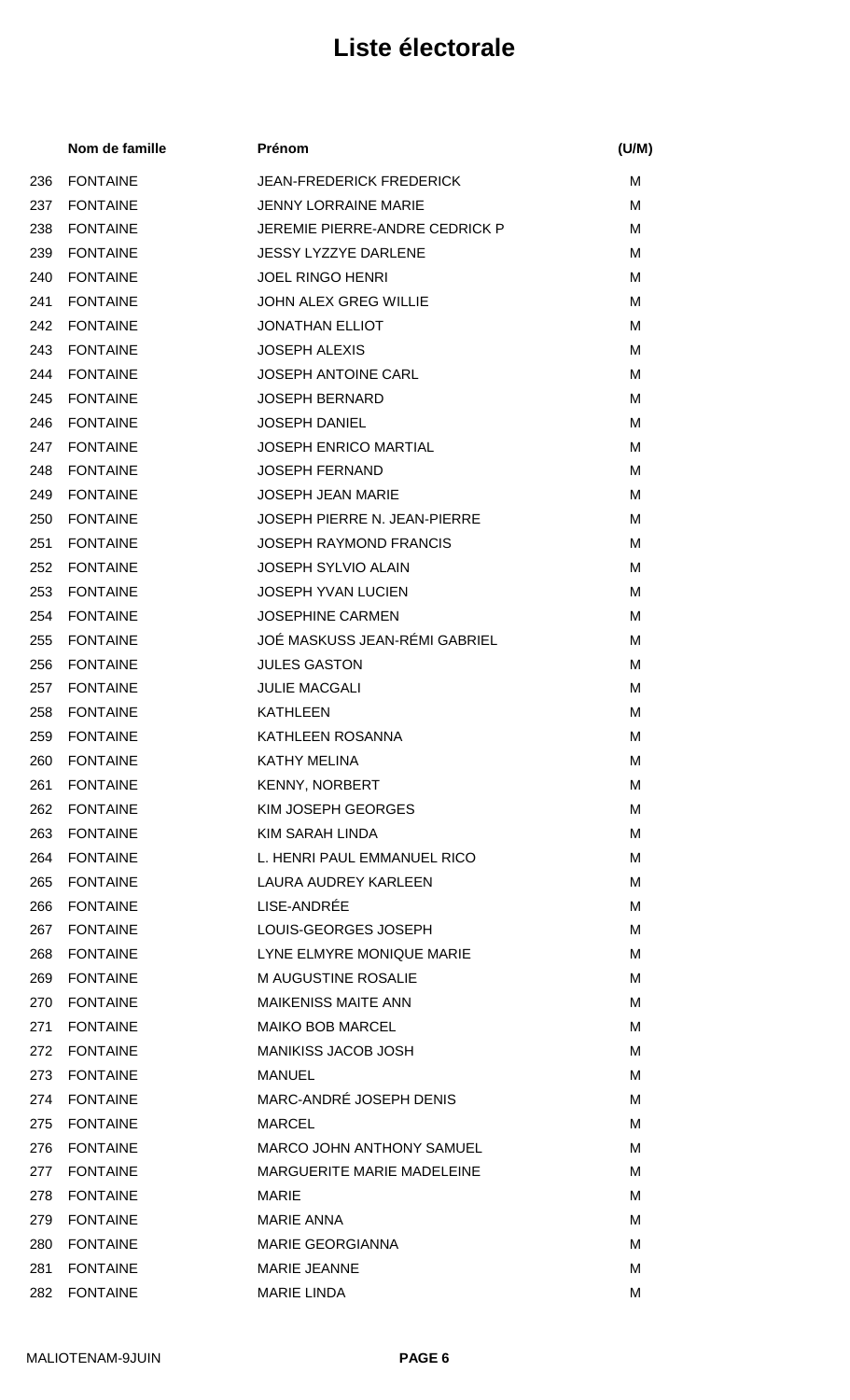|     | Nom de famille  | Prénom                        | (U/M) |
|-----|-----------------|-------------------------------|-------|
| 283 | <b>FONTAINE</b> | <b>MARIE MARTHE</b>           | M     |
| 284 | <b>FONTAINE</b> | <b>MARIE MARTINE</b>          | M     |
| 285 | <b>FONTAINE</b> | <b>MARIE MATHILDA</b>         | M     |
| 286 | <b>FONTAINE</b> | <b>MARIE SUZIE VIRGINIE</b>   | M     |
| 287 | <b>FONTAINE</b> | <b>MARIE THERESE</b>          | M     |
| 288 | <b>FONTAINE</b> | MARIE-AIMÉE                   | M     |
| 289 | <b>FONTAINE</b> | MARIE-THÉRÈSE JUSTINE E.      | M     |
| 290 | <b>FONTAINE</b> | MARIE-ÉVE AUDREY              | M     |
| 291 | <b>FONTAINE</b> | <b>MAVERICK WESLEY DAN</b>    | M     |
| 292 | <b>FONTAINE</b> | <b>MAX SAMUEL GUY</b>         | м     |
| 293 | <b>FONTAINE</b> | <b>MAXIME</b>                 | M     |
| 294 | <b>FONTAINE</b> | MAYA                          | M     |
| 295 | <b>FONTAINE</b> | <b>MAYNA GAELLE</b>           | M     |
| 296 | <b>FONTAINE</b> | <b>MELANIE DOMINIQUE</b>      | M     |
| 297 | <b>FONTAINE</b> | <b>MELINA EVE</b>             | M     |
| 298 | <b>FONTAINE</b> | MELODY JODYTH                 | м     |
| 299 | <b>FONTAINE</b> | MONIQUE MARIE SIMONE          | M     |
| 300 | <b>FONTAINE</b> | <b>NADINE RAYMONDE</b>        | M     |
| 301 | <b>FONTAINE</b> | <b>NANCY KATHLEEN</b>         | м     |
| 302 | <b>FONTAINE</b> | <b>NATHALIE</b>               | M     |
| 303 | <b>FONTAINE</b> | NORMAND JOSEPH JEAN ANDRÉAN   | м     |
| 304 | <b>FONTAINE</b> | <b>ODETTE-IRENE</b>           | M     |
| 305 | <b>FONTAINE</b> | PATRICK JOSEPH HUGUES         | М     |
| 306 | <b>FONTAINE</b> | PHILIPPE JOSEPH               | м     |
|     | 307 FONTAINE    | PHILOMENE                     | Μ     |
| 308 | <b>FONTAINE</b> | PIERRE JUNIOR GOEFFREY JOSEPH | м     |
| 309 | <b>FONTAINE</b> | PIERRE-LUC LOUIS-XAVIER       | м     |
| 310 | <b>FONTAINE</b> | <b>PRISCILLA SAVARIE</b>      | M     |
| 311 | <b>FONTAINE</b> | <b>RENE JOHN</b>              | м     |
| 312 | <b>FONTAINE</b> | <b>ROBERT</b>                 | M     |
| 313 | <b>FONTAINE</b> | <b>ROSANNE</b>                | м     |
| 314 | <b>FONTAINE</b> | ROSE-ANTONIA                  | M     |
| 315 | <b>FONTAINE</b> | <b>SABRINA UAPUKUNI</b>       | M     |
| 316 | <b>FONTAINE</b> | SEBASTIEN FRANCO JOHN NAPESH  | м     |
| 317 | <b>FONTAINE</b> | <b>SHANN CHRISTIAN</b>        | м     |
| 318 | <b>FONTAINE</b> | SHARON VANESSA ALEXANDRA      | м     |
| 319 | <b>FONTAINE</b> | <b>SOLANGE MARIE</b>          | м     |
| 320 | <b>FONTAINE</b> | <b>SONNY STEPHANE</b>         | М     |
| 321 | <b>FONTAINE</b> | <b>SOPHIA MARIE</b>           | М     |
| 322 | <b>FONTAINE</b> | STEPHAN ADEMARD JOSEPH        | м     |
| 323 | <b>FONTAINE</b> | <b>SYLVIANNE NELLY NICOLE</b> | М     |
| 324 | <b>FONTAINE</b> | <b>TEX-ETIENNE</b>            | м     |
| 325 | <b>FONTAINE</b> | <b>VALERE ALEXIS</b>          | M     |
| 326 | FONTAINE        | <b>VIVIANNE MARIE LOUISE</b>  | м     |
| 327 | <b>FONTAINE</b> | <b>WENDY ORNELLA ALMA</b>     | м     |
| 328 | <b>FONTAINE</b> | YAN SEBASTIEN JEAN FREDERICK  | М     |
| 329 | <b>FONTAINE</b> | YASMINE, ALEXANDRA MOLLY      | Μ     |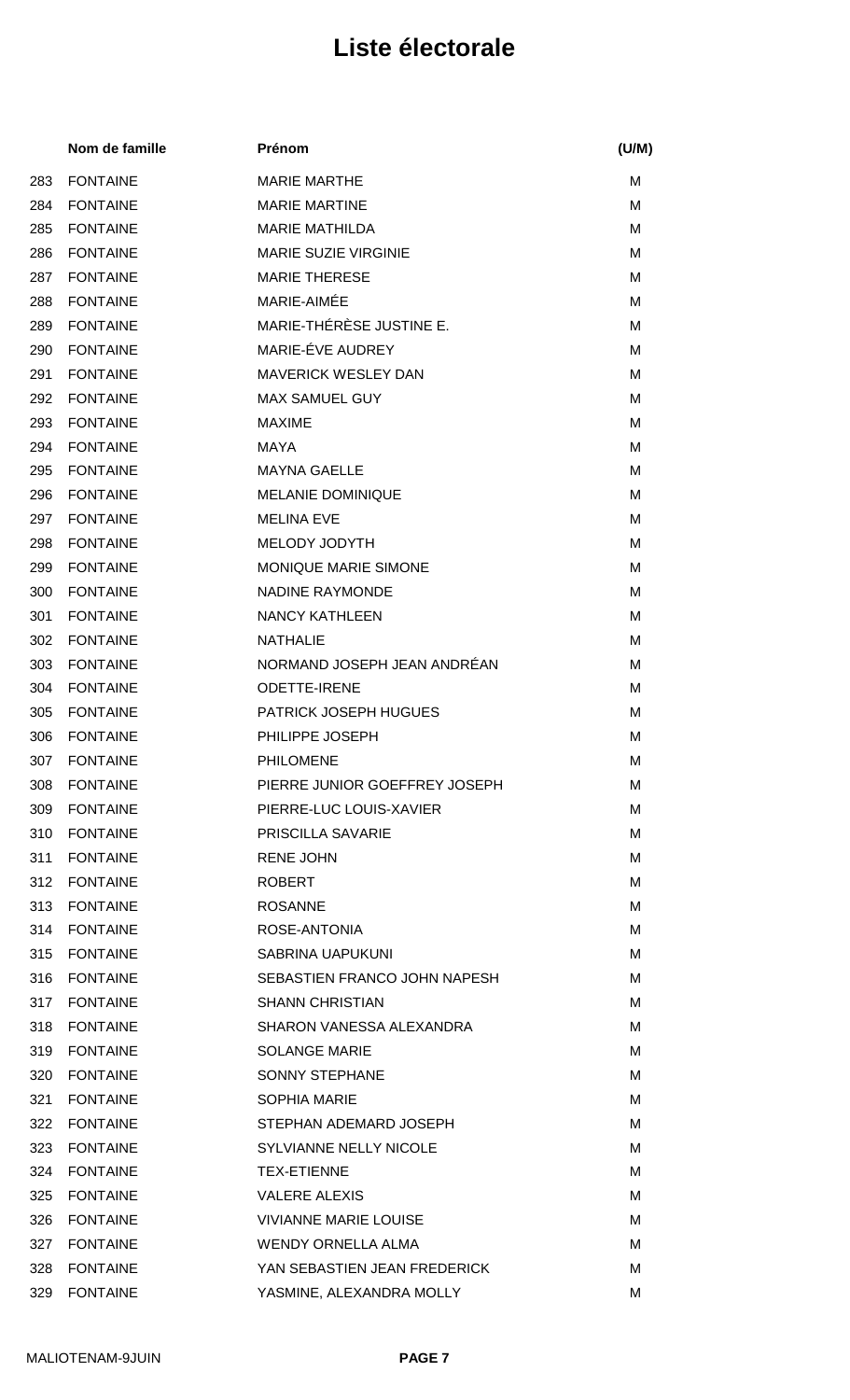|     | Nom de famille                             | Prénom                                             | (U/M) |
|-----|--------------------------------------------|----------------------------------------------------|-------|
| 330 | <b>FONTAINE</b>                            | <b>YVON</b>                                        | М     |
| 331 | <b>FONTAINE</b>                            | YVON STEEVE JOSEPH                                 | M     |
| 332 | <b>FONTAINE BACON</b>                      | DONAVAN SHAWN                                      | M     |
| 333 | <b>FONTAINE ST-ONGE</b>                    | SAMUEL OLIVIER DYLAN                               | M     |
| 334 | <b>FONTAINE THIRNISH</b>                   | MARIE-CHLOÉ SALLY                                  | M     |
| 335 | FONTAINE-AMBROISE                          | <b>BERNARD SERGE LUC</b>                           | м     |
| 336 | FONTAINE-BELLEFLEUR                        | <b>JERRY INDY</b>                                  | M     |
| 337 | FONTAINE-BELLEFLEUR                        | <b>STEPHANIE JESSICA</b>                           | M     |
| 338 | FONTAINE-BELLEFLEUR                        | <b>STEVEN JEAN-BAPTISTE</b>                        | M     |
| 339 | FONTAINE-JOURDAIN                          | <b>MUAKOS ENRICK GLENN ADAM</b>                    | M     |
| 340 | FONTAINE-JOURDAIN                          | ALEXA LAYNA MARIE CARMEN                           | м     |
| 341 | FONTAINE-JOURDAIN                          | <b>FRANCO</b>                                      | M     |
| 342 | FONTAINE-MAMEANSKUM                        | <b>GREGORY PAUL HANSEL JACKIE</b>                  | M     |
| 343 | FONTAINE-MCKENZIE                          | <b>EMERSON ENRICK</b>                              | M     |
| 344 | FONTAINE-MCKENZIE                          | ERIC, JOHN JEAN-MARIE                              | M     |
| 345 | FONTAINE-MICHEL                            | <b>ANDRE CHRISTOPHER</b>                           | м     |
| 346 | FONTAINE-MICHEL                            | <b>EMILIE SHEINA</b>                               | M     |
| 347 | <b>FONTAINE-PETERS</b>                     | <b>GUENAELLE ELISABETH SHEILA</b>                  | M     |
| 348 | FONTAINE-PICARD                            | NATHAN ANDREW MARIUS                               | M     |
| 349 | <b>FONTAINE-PIEN</b>                       | JUDITH MARIE-JEANNE ASHLEY M.                      | M     |
| 350 | FONTAINE-PINETTE                           | YOAN ALAIN TONY                                    | м     |
| 351 | FONTAINE-PINETTE                           | <b>BETTY HELEN BRITANY</b>                         | M     |
| 352 | FONTAINE-PINETTE                           | <b>CHRISTIAN HUGUES EDMOND</b>                     | м     |
| 353 | <b>FONTAINE-PINETTE</b>                    | <b>CHRISTOPHER GEORGES GARRY</b>                   | м     |
| 354 | FONTAINE-PINETTE                           | <b>GABRIELLE ALEXANDRA</b>                         | м     |
|     | 355 FONTAINE-PINETTE HILARRY KELLY LÉA     |                                                    | M     |
|     | 356 FONTAINE-PINETTE                       | NAOMY AUDREY VICKY                                 | M     |
|     | 357 FONTAINE-PINETTE                       | TERRY ALFRED PIERRE SALOMON JR                     | M     |
|     | 358 FONTAINE-REGIS                         | <b>JUDY RUTH ALEXA</b>                             | M     |
| 359 | <b>FONTAINE-REGIS</b>                      | PIERRE-LUC SONY MATHIEU                            | M     |
| 360 | FONTAINE-ROCK                              | <b>MEDERICK GERARD WILLIAM</b>                     | M     |
|     | 361 FONTAINE-SIMON                         | JADE JASMINE BLANDINE                              | M     |
|     |                                            | 362 FONTAINE-ST-ONGE SEBASTIEN JEAN-PHILIPPE TEDDY | M     |
|     | 363 FONTAINE-ST-ONGE SHAYNA CELINE         |                                                    | м     |
|     | 364 FONTAINE-ST-ONGE SHIRLEY KATE          |                                                    | M     |
|     | 365 FONTAINE-ST-ONGE YAN CAMIL MALCOLM     |                                                    | м     |
| 366 | FONTAINE-VOLLANT ALEX GILBERT JUNIOR       |                                                    | M     |
|     | 367 FONTAINE-VOLLANT                       | <b>GALLEN SONY</b>                                 | м     |
|     | 368 FONTAINE-VOLLANT FRÉDÉRIC EMMY JULIANE |                                                    | M     |
|     | 369 FONTAINE-VOLLANT GERRY HUGUES ENRICO   |                                                    | M     |
|     | 370 FONTAINE-VOLLANT                       | JOS-ANDRE ALEXANDRE MATHIEU M.                     | M     |
|     |                                            | 371 FONTAINE-VOLLANT KAREN MARIE-PIERRE MALAÏKA    | M     |
|     | 372 FONTAINE-VOLLANT                       | KEN PIEN ABRAHAM GERARD                            | M     |
|     | 373 FONTAINE-VOLLANT PIERRE-OLIVIER JOEY   |                                                    | M     |
|     | 374 FORTIN                                 | <b>SHEILA CLAUDINE</b>                             | м     |
| 375 | <b>GABRIEL</b>                             | <b>MAXIMILIEN</b>                                  | M     |
|     | 376 GABRIEL                                | MARIE LINE CLARA                                   | M     |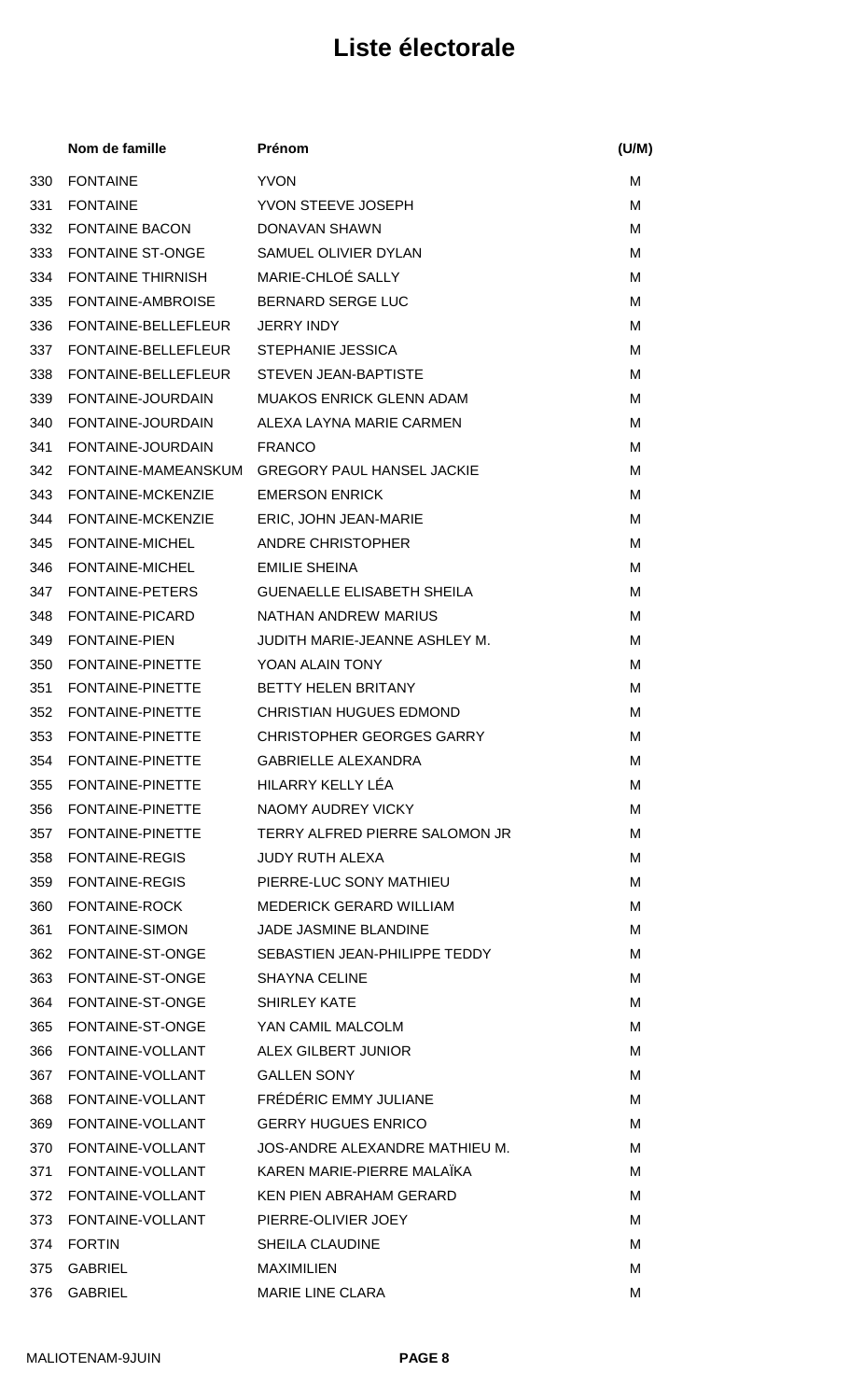|     | Nom de famille                          | Prénom                                           | (U/M) |
|-----|-----------------------------------------|--------------------------------------------------|-------|
| 377 | <b>GABRIEL</b>                          | <b>PAUL EMILE GEORGES</b>                        | M     |
| 378 | <b>GAGNE</b>                            | <b>JOSEPH EDMOND</b>                             | M     |
| 379 | <b>GAGNE</b>                            | <b>JOSEPH ROGER STEPHANE</b>                     | M     |
| 380 | GAGNÉ                                   | <b>GAÉTAN JOSEPH</b>                             | м     |
| 381 | <b>GENEST-JOURDAIN</b>                  | <b>JONATHAN RAPHAEL</b>                          | M     |
| 382 | <b>GEROME</b>                           | NICOLE MARIE LIZETTE                             | м     |
| 383 | <b>GIRARD</b>                           | <b>SHANE</b>                                     | м     |
| 384 | <b>GREGOIRE</b>                         | <b>BRENDA ASHLEY JULIE</b>                       | м     |
| 385 | <b>GREGOIRE</b>                         | <b>FRANCE ELLEN KATE ANNETTE</b>                 | M     |
| 386 | <b>GREGOIRE</b>                         | <b>GINA MARIE JEAN</b>                           | M     |
| 387 | <b>GREGOIRE</b>                         | <b>IMELDA MARIE NATHALIE</b>                     | M     |
| 388 | <b>GREGOIRE</b>                         | <b>JEAN BAPTISTE</b>                             | м     |
| 389 | <b>GREGOIRE</b>                         | <b>JOSEPH ADRIEN</b>                             | м     |
| 390 | <b>GREGOIRE</b>                         | <b>MARLINE JUDY</b>                              | м     |
| 391 | <b>GREGOIRE</b>                         | MARYSE ELIZABETH RUBY                            | м     |
| 392 | <b>GRÉGOIRE</b>                         | <b>DANIEL JEAN</b>                               | м     |
| 393 | <b>GRÉGOIRE</b>                         | <b>MARIE PAULINE</b>                             | м     |
| 394 | <b>GRÉGOIRE</b>                         | NICO JOHN-ALEX                                   | м     |
| 395 | <b>GREGOIRE-HERVIEUX</b>                | <b>SHAWN</b>                                     | M     |
| 396 | <b>GREGOIRE-HERVIEUX</b>                | <b>YANN</b>                                      | M     |
| 397 | GRÉGOIRE-PICARD                         | MARC-ANDRE                                       | м     |
| 398 | <b>GREGOIRE-REGIS</b>                   | DANNY JOSEPH RAYMOND                             | M     |
| 399 | <b>GREGOIRE-RITCHIE</b>                 | ANDREA CAROLE-ANNE                               | м     |
| 400 |                                         | GREGOIRE-THERIAULT JENNIFER MADELEINE MARIE-PIER | М     |
|     | 401 HAMILTON                            | CHANTAL MARIE-ANNA                               | М     |
| 402 | <b>HAMILTON</b>                         | <b>CLAUDE ANDRE</b>                              | м     |
| 403 | HERVIEUX                                | <b>GEORGETTE</b>                                 | м     |
| 404 | <b>HERVIEUX</b>                         | MARIE-ANGE JUSTINE                               | м     |
| 405 | HERVIEUX                                | <b>EMILIE KATUT DESANGES</b>                     | м     |
| 406 | <b>HERVIEUX</b>                         | <b>GERMAIN LEON</b>                              | M     |
| 407 | HERVIEUX                                | <b>ISAIE NAZAIRE</b>                             | м     |
| 408 | HERVIEUX                                | LISA-KATE DANAÉE MIHAKAN                         | м     |
| 409 | HERVIEUX                                | <b>M JANE IRMA</b>                               | м     |
| 410 | HERVIEUX                                | <b>MARIE CAROLE</b>                              | м     |
| 411 | <b>HERVIEUX</b>                         | <b>MARIE VALERIE</b>                             | м     |
| 412 | HERVIEUX                                | ROSE-LYNE                                        | м     |
| 413 | HERVIEUX                                | <b>YVON</b>                                      | м     |
| 414 | HERVIEUX                                | YVON JUNIOR JOCELYN                              | м     |
| 415 | HERVIEUX BELLEFLEUR UAPAN ÉTHANE HÉLÈNE |                                                  | м     |
| 416 | HERVIEUX-JOURDAIN                       | CAROLE ANNE ANNE-MARIE                           | м     |
| 417 | <b>ISHPATAO</b>                         | <b>ALAIN</b>                                     | M     |
| 418 | <b>ISHPATAO</b>                         | <b>CAROLINE MARIE</b>                            | м     |
| 419 | <b>JACK</b>                             | CRYSTAL DANA JEAN                                | M     |
| 420 | JACKSON-MCKENZIE                        | <b>PERCY CHARLIE</b>                             | м     |
| 421 | JEAN-PIERRE                             | <b>BILLY FRANCOIS</b>                            | м     |
| 422 | <b>JEAN-PIERRE</b>                      | <b>JOËL JUSTIN</b>                               | M     |
| 423 | <b>JEAN-PIERRE</b>                      | NOELLINE MARIE CLAUDIA                           | M     |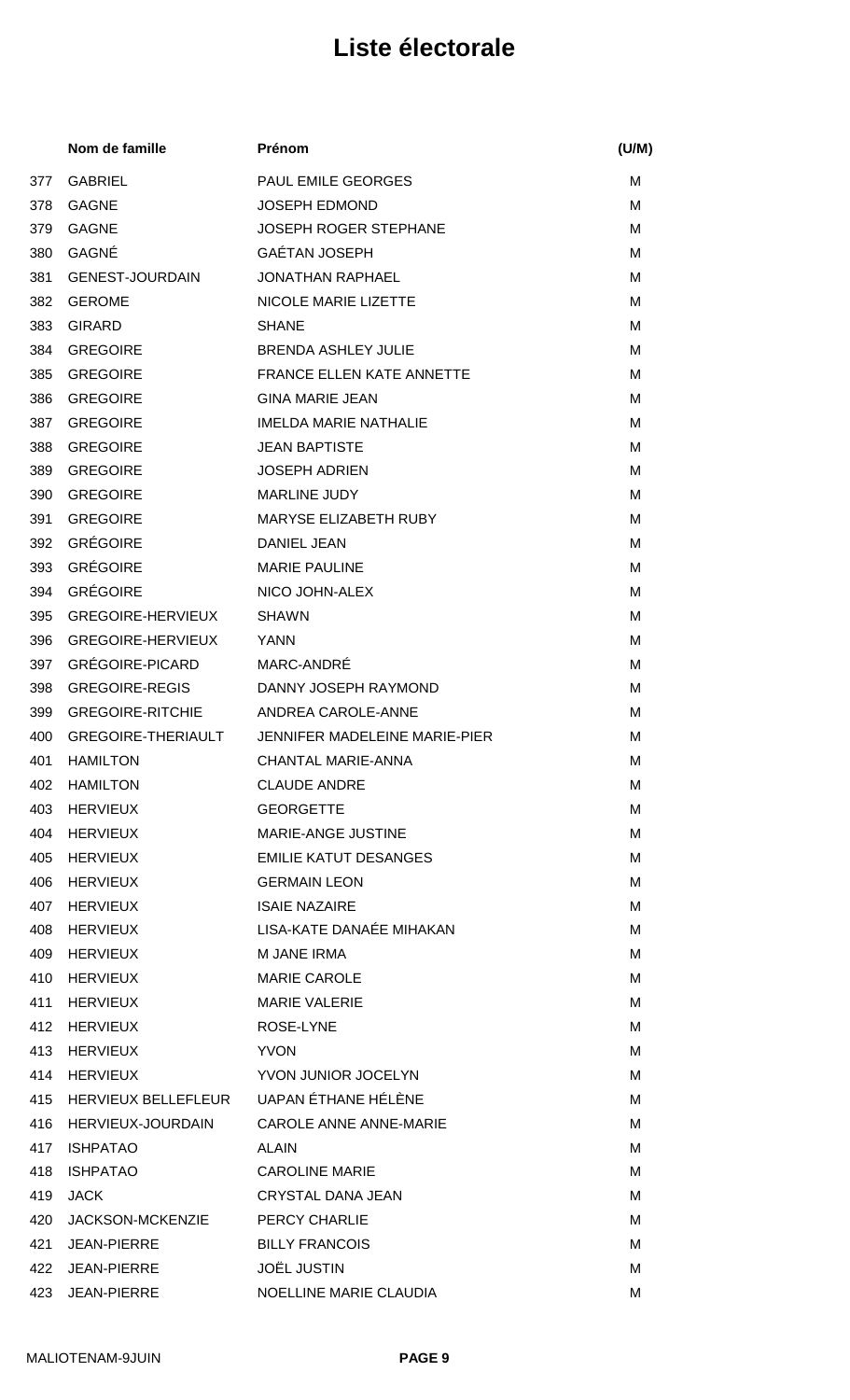|     | Nom de famille         | Prénom                           | (U/M) |
|-----|------------------------|----------------------------------|-------|
| 424 | <b>JEAN-PIERRE</b>     | <b>RAPHAEL KENNY</b>             | M     |
| 425 | <b>JEAN-PIERRE</b>     | RENEE MARIE LOUISE SHANDA        | M     |
| 426 | <b>JEAN-PIERRE</b>     | SARAH-ANNE MALAIKA SYDNEY T.     | M     |
| 427 | <b>JEAN-PIERRE</b>     | <b>SAULNIA LUCIE</b>             | м     |
| 428 | <b>JEROME</b>          | <b>BRYAN-MARC LUC</b>            | M     |
| 429 | <b>JEROME</b>          | <b>CAROLINE</b>                  | M     |
| 430 | <b>JEROME</b>          | <b>CHARLENE CHRISTINE</b>        | M     |
| 431 | <b>JEROME</b>          | <b>FRANCOIS JEAN JOE</b>         | M     |
| 432 | <b>JEROME</b>          | <b>JEF YOAN</b>                  | M     |
| 433 | <b>JEROME</b>          | <b>JOANNIE</b>                   | м     |
| 434 | <b>JEROME</b>          | <b>JOSEPH KEVIN FREDERIC</b>     | M     |
| 435 | <b>JEROME</b>          | <b>JOSEPH LOUIS ANDRE</b>        | M     |
| 436 | <b>JEROME</b>          | <b>MAIKA EMMANUELLE</b>          | M     |
| 437 | <b>JEROME</b>          | <b>MARIE GEORGETTE MICHELINE</b> | M     |
| 438 | <b>JEROME</b>          | ROXANNE YANNIE KRYSTINE          | м     |
| 439 | <b>JEROME</b>          | UAPISTAN JONATHAN SHAWNI         | M     |
| 440 | <b>JÉROME</b>          | <b>GORDEN JOSEPH CAMILLE</b>     | M     |
| 441 | JÉRÔME                 | <b>BRITHANY AXELLE CATHY</b>     | M     |
| 442 | <b>JEROME-AMBROISE</b> | <b>GREG ANDY CONRAD</b>          | м     |
| 443 | JÉROME-FONTAINE        | <b>JOHN JESSIE JAMES</b>         | M     |
| 444 | JEROME-PINETTE         | ANNIE ELIANE SARA                | M     |
| 445 | <b>JOUBERT</b>         | <b>MARTIN JOSEPH</b>             | M     |
| 446 | <b>JOUBERT</b>         | SÉBASTIEN MALCOM                 | М     |
| 447 | <b>JOURDAIN</b>        | MARIE NICOLE-ANNE                | M     |
|     | 448 JOURDAIN           | ALICE LUCILLE                    | М     |
| 449 | <b>JOURDAIN</b>        | <b>BENOIT, JACQUES</b>           | M     |
| 450 | <b>JOURDAIN</b>        | DAPHNÉ MAGGIE                    | M     |
| 451 | <b>JOURDAIN</b>        | <b>DAVE PASHTESS</b>             | M     |
| 452 | <b>JOURDAIN</b>        | <b>FLORENCE MARIE</b>            | M     |
| 453 | <b>JOURDAIN</b>        | <b>FRANCISCA CONSTANCE</b>       | M     |
| 454 | <b>JOURDAIN</b>        | <b>JEAN-MARIE NAKOMA</b>         | M     |
| 455 | <b>JOURDAIN</b>        | <b>JESSICA MARIE MELODIE</b>     | M     |
| 456 | <b>JOURDAIN</b>        | <b>JOSEPH JEAN MARC</b>          | M     |
| 457 | <b>JOURDAIN</b>        | <b>JOSEPH MARC DENIS</b>         | M     |
| 458 | <b>JOURDAIN</b>        | <b>KATENIN MASSELS</b>           | M     |
| 459 | <b>JOURDAIN</b>        | <b>LISE ANDREE</b>               | M     |
| 460 | <b>JOURDAIN</b>        | <b>LYNDSAY JULIE-PIER</b>        | M     |
| 461 | <b>JOURDAIN</b>        | <b>M MALVINA</b>                 | M     |
| 462 | <b>JOURDAIN</b>        | <b>MARIE CLARA</b>               | M     |
| 463 | <b>JOURDAIN</b>        | MARIE DOMINIQUE MITESH           | M     |
| 464 | <b>JOURDAIN</b>        | <b>MARIE JULIETTE</b>            | M     |
| 465 | <b>JOURDAIN</b>        | <b>MARIE ROSALIE</b>             | M     |
| 466 | <b>JOURDAIN</b>        | <b>MARIE SYNDIE KARENE</b>       | М     |
| 467 | <b>JOURDAIN</b>        | <b>MICHELINE ANNE</b>            | M     |
| 468 | <b>JOURDAIN</b>        | NAPOLEON JOSEPH                  | M     |
| 469 | <b>JOURDAIN</b>        | <b>NICK SHUSHEPESH</b>           | M     |
| 470 | <b>JOURDAIN</b>        | PELAGIS JUDY ELOISE              | M     |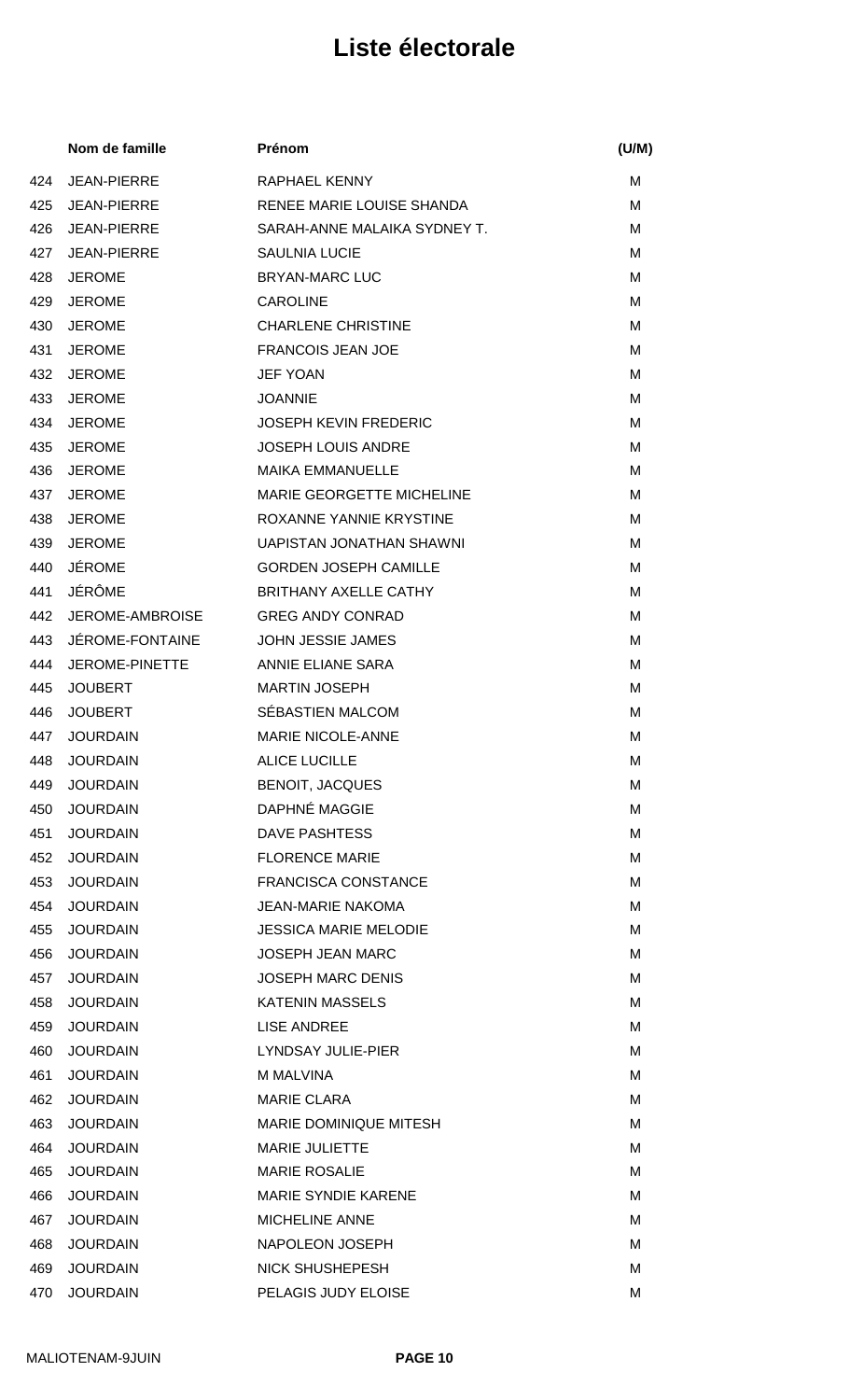|     | Nom de famille           | Prénom                                     | (U/M) |
|-----|--------------------------|--------------------------------------------|-------|
| 471 | <b>JOURDAIN</b>          | <b>SABRINA NELLY</b>                       | м     |
| 472 | <b>JOURDAIN</b>          | <b>TSHINA KIM CARMEN</b>                   | M     |
| 473 | <b>JOURDAIN MCKENZIE</b> | DANALIE JULIA MAGGY MARLÈNE                | М     |
| 474 | <b>JOURDAIN VALIN</b>    | SHUSHEP SHAN GEORGES THEODORE              | M     |
| 475 | JOURDAIN-BACON           | <b>EMILIE</b>                              | M     |
| 476 | JOURDAIN-BRETON          | ANTHONY J. GERARD MARC ANDRE               | M     |
| 477 | <b>JOURDAIN-GABRIEL</b>  | DANYKA MARIE-JEANNE LOLA                   | М     |
| 478 | JOURDAIN-MICHEL          | <b>MELODIE MARIE LOU GUYLAINE</b>          | М     |
| 479 | <b>JOURDAIN-PINETTE</b>  | <b>STAN ENRICO</b>                         | м     |
| 480 | <b>JOURDAIN-RIVERIN</b>  | KELLY-MAGGY MARIE-ANDRÉE KATHERINE         | М     |
| 481 | <b>JOURDAIN-ROCK</b>     | STEVEN JOSEPH PASCAL                       | м     |
| 482 | JOURDAIN-ROCK            | ANOUSKA JOHANNA KARENE                     | м     |
| 483 | <b>JOURDAIN-ROCK</b>     | MAXIME DANIEL RENE FREDERICK               | M     |
| 484 | JOURDAIN-ROCK            | <b>TATIANA DONALDA CHLOÉ</b>               | м     |
| 485 | JOURDAIN-VOLLANT         | MEGAN MAVERA ALEXANDRINE M.                | M     |
| 486 | KALTUSH-FONTAINE         | <b>CLAUDE RENE JAMES</b>                   | М     |
| 487 | KALTUSH-FONTAINE         | <b>TANIA CHRISTELLE</b>                    | М     |
| 488 | <b>KIRKPATRICK</b>       | <b>GREG REGINALD JOEY</b>                  | М     |
| 489 | <b>LACASSE</b>           | <b>FREDERIC STEPHANE</b>                   | М     |
| 490 | <b>LACASSE</b>           | MARITHÉ UAPUKUNISS NOÉMIE TARA             | M     |
| 491 | <b>LACROIX RÉGIS</b>     | <b>CHAD ANDREW</b>                         | м     |
| 492 | <b>LACROIX-REGIS</b>     | <b>BRAD ALEXANDRE</b>                      | M     |
| 493 | LACROIX-RÉGIS            | JEAN-SÉBASTIEN                             | м     |
| 494 | <b>LAPIERRE</b>          | <b>MARIE DIANE</b>                         | М     |
|     | 495 LEBLANC              | <b>FRANCIS</b>                             | M     |
| 496 | LEBLANC                  | <b>JACQUES ALLEN</b>                       | м     |
| 497 | <b>LEBLANC</b>           | <b>JOSEPH RODOLPHE FRANCIS ERIK</b>        | м     |
| 498 | <b>MALEK</b>             | <b>GLORIA</b>                              | м     |
| 499 | <b>MAMEANSKUM</b>        | <b>NOAMI</b>                               | м     |
| 500 | MARTEL-AMBROISE          | <b>MARSHALL MINISHTIKUSS SCOTT</b>         | м     |
| 501 | MARTEL-AMBROISE          | <b>TOD YANNICK CARMIN</b>                  | м     |
| 502 | MARTEL-AMBROISE          | YANNICK LAWRENCE                           | M     |
| 503 | MARTEL-AMBROISE          | YANRICK SAMUEL                             | м     |
| 504 | <b>MC KENZIE</b>         | ANDY TIM ROCK                              | M     |
| 505 | <b>MC KENZIE</b>         | AUDREY-LYSE MARTINE INA                    | м     |
| 506 | <b>MC KENZIE</b>         | DANY MARIE                                 | м     |
| 507 | MC KENZIE-VOLLANT        | ARNAUD NIKO JOËL                           | м     |
| 508 |                          | MC KENZIE-VOLLANT KUPANIESH SYLVESTRE RÉAL | м     |
| 509 | <b>MCFARLAND</b>         | <b>MAIKAN MARY</b>                         | м     |
| 510 | <b>MCKENZIE</b>          | <b>CLAUDE DENIS</b>                        | м     |
| 511 | <b>MCKENZIE</b>          | <b>KELLY</b>                               | м     |
| 512 | <b>MCKENZIE</b>          | YAN-EVANS DANNICK ADEN ADELARD             | м     |
| 513 | <b>MCKENZIE</b>          | <b>ANITA CARMEN</b>                        | M     |
| 514 | <b>MCKENZIE</b>          | ARTHUR JOSEPH PHILIPPE                     | м     |
| 515 | <b>MCKENZIE</b>          | BRADLEY ALEXANDRE DAVE                     | M     |
| 516 | <b>MCKENZIE</b>          | CARLO, ROLAND CRAIG                        | м     |
| 517 | <b>MCKENZIE</b>          | <b>CLAUDE SAMMY</b>                        | M     |
|     |                          |                                            |       |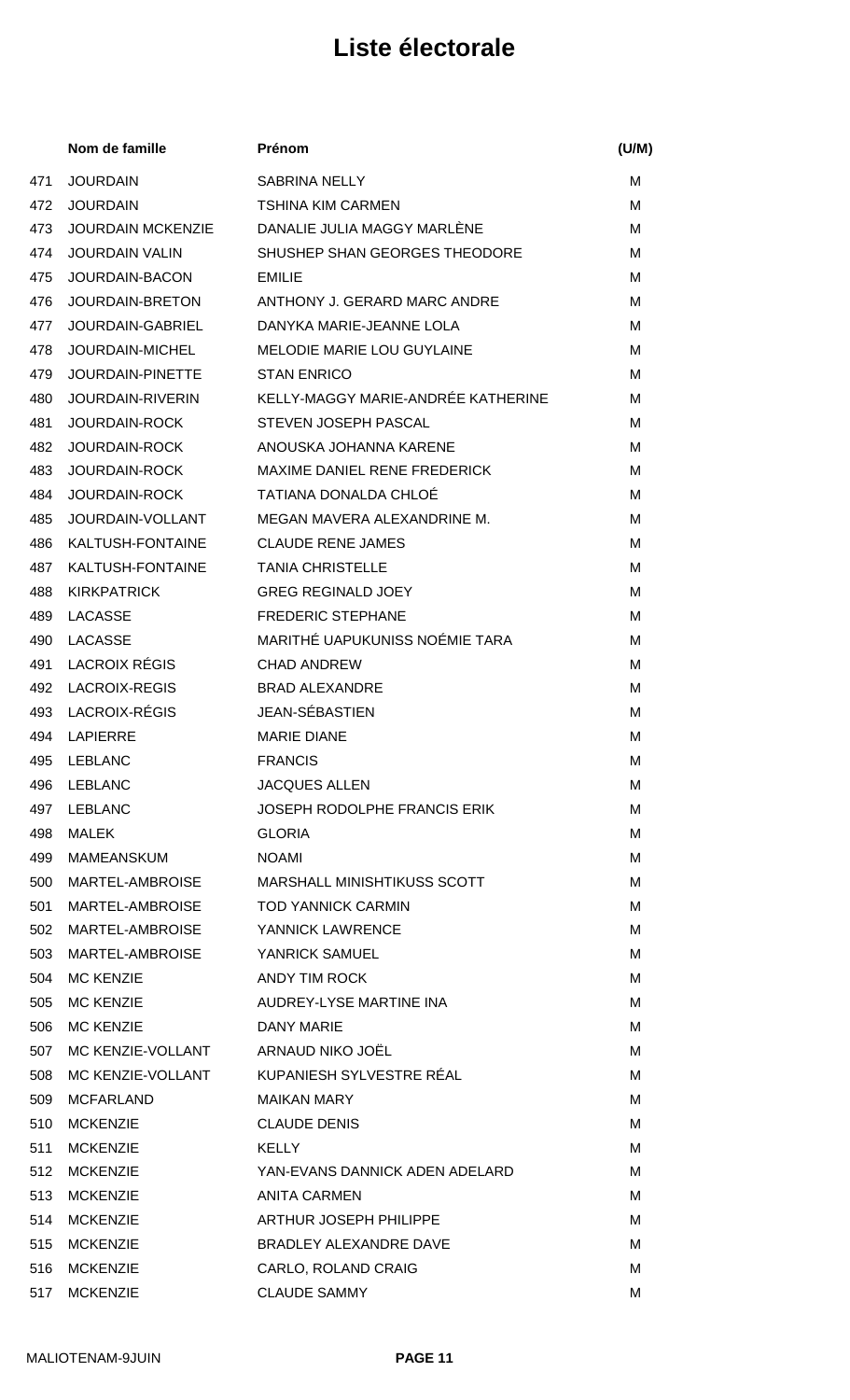| Nom de famille    | Prénom                              | (U/M)                                      |
|-------------------|-------------------------------------|--------------------------------------------|
| <b>MCKENZIE</b>   | DAN-GEORGES MATHIEU ANDREW          | м                                          |
| <b>MCKENZIE</b>   | DORINNE SHUNIEN CARLITTA PINAMENISS | м                                          |
| <b>MCKENZIE</b>   | ESTEBAN YVES KATSHETAMETSHUET YANIS | м                                          |
| <b>MCKENZIE</b>   | <b>FRANCOISE CESARIE</b>            | M                                          |
| <b>MCKENZIE</b>   | <b>GENEVIEVE PASCALE</b>            | M                                          |
| <b>MCKENZIE</b>   | <b>GEORGES MATHIAS JOSEPH</b>       | м                                          |
| <b>MCKENZIE</b>   | <b>JEAN GUY</b>                     | м                                          |
| <b>MCKENZIE</b>   | <b>JEANNE D'ARC MARIE</b>           | м                                          |
| <b>MCKENZIE</b>   | <b>JESSIE GILBERT</b>               | м                                          |
| <b>MCKENZIE</b>   | <b>JIMMY JOHN TEX JOSEPH</b>        | м                                          |
| <b>MCKENZIE</b>   | <b>JOHANNE</b>                      | M                                          |
| <b>MCKENZIE</b>   | <b>JOHN RICHARD</b>                 | м                                          |
| <b>MCKENZIE</b>   | <b>JOSEPH ANDRE MICHEL</b>          | M                                          |
| <b>MCKENZIE</b>   | <b>JOSEPH JACQUES ROMEO</b>         | м                                          |
| <b>MCKENZIE</b>   | <b>JOSEPH PAUL</b>                  | M                                          |
| <b>MCKENZIE</b>   | <b>JOSEPH PIERRE</b>                | M                                          |
| <b>MCKENZIE</b>   | JOSHUA KAUASHETSHUSH JEAN.          | м                                          |
| <b>MCKENZIE</b>   | <b>JUDITH MONIQUE</b>               | м                                          |
| <b>MCKENZIE</b>   | KATHLEEN GERALDA                    | м                                          |
| <b>MCKENZIE</b>   | MARIE CHARLOTTE ALEXANDRA           | M                                          |
| <b>MCKENZIE</b>   | <b>MARIE CINDY KATERI</b>           | м                                          |
| <b>MCKENZIE</b>   | <b>MARIE MANON ELEONOR</b>          | M                                          |
| <b>MCKENZIE</b>   | <b>MARIE SOPHIE</b>                 | м                                          |
| <b>MCKENZIE</b>   | MARIE-ANDRÉE LAURA                  | M                                          |
|                   | MARIE-NOËLLE                        | M                                          |
| <b>MCKENZIE</b>   | <b>MATHIEU BEN THOMAS</b>           | м                                          |
| <b>MCKENZIE</b>   | <b>MICHEL JONATHAN</b>              | м                                          |
| <b>MCKENZIE</b>   | MICHELLE PINASSIUN CAROLINE         | м                                          |
| <b>MCKENZIE</b>   | NATASHA ELIZABETH                   | м                                          |
| <b>MCKENZIE</b>   | <b>NOELLA</b>                       | м                                          |
| <b>MCKENZIE</b>   | RAPHAEL CHAD THEO JULIAN            | м                                          |
| <b>MCKENZIE</b>   | <b>REAL</b>                         | м                                          |
| <b>MCKENZIE</b>   | SAMMY NIKASHAN BRYAN JOHN-ALEX      | м                                          |
| <b>MCKENZIE</b>   | <b>SEBASTIEN ISMAEL</b>             | м                                          |
| <b>MCKENZIE</b>   | <b>SERGE</b>                        | м                                          |
| <b>MCKENZIE</b>   | <b>SERGE IGNACE</b>                 | м                                          |
| <b>MCKENZIE</b>   | SYLVESTRE MISHTA-SHIPU              | м                                          |
| <b>MCKENZIE</b>   | YANNICK ALEXANDRE                   | M                                          |
| MCKENZIE-FONTAINE | <b>JADE MAUDE KRYSTLE</b>           | M                                          |
| MCKENZIE-FONTAINE | JORDAN STEPHANE KARL BEN            | м                                          |
| MCKENZIE-GRENIER  | MARIE J. AUDREY WENDY SABRINA       | м                                          |
| MCKENZIE-GRENIER  | STEPHANIE DESANGES                  | м                                          |
| MCKENZIE-JOURDAIN | <b>ZACK MATTHEW NAPESSIS</b>        | м                                          |
|                   |                                     | м                                          |
| MCKENZIE-PENASHUE | THIMOTY MATTHEW                     | M                                          |
| MCKENZIE-PINETTE  | KARLA CASSANDRA UASHTESSIU          | м                                          |
| MCKENZIE-ST-ONGE  | ELIJAH SHETUSH ALEXANDRE DAVE       | м                                          |
|                   | 542 MCKENZIE                        | MCKENZIE-NATTAWAPPIO JAMES SULLIVAN GERARD |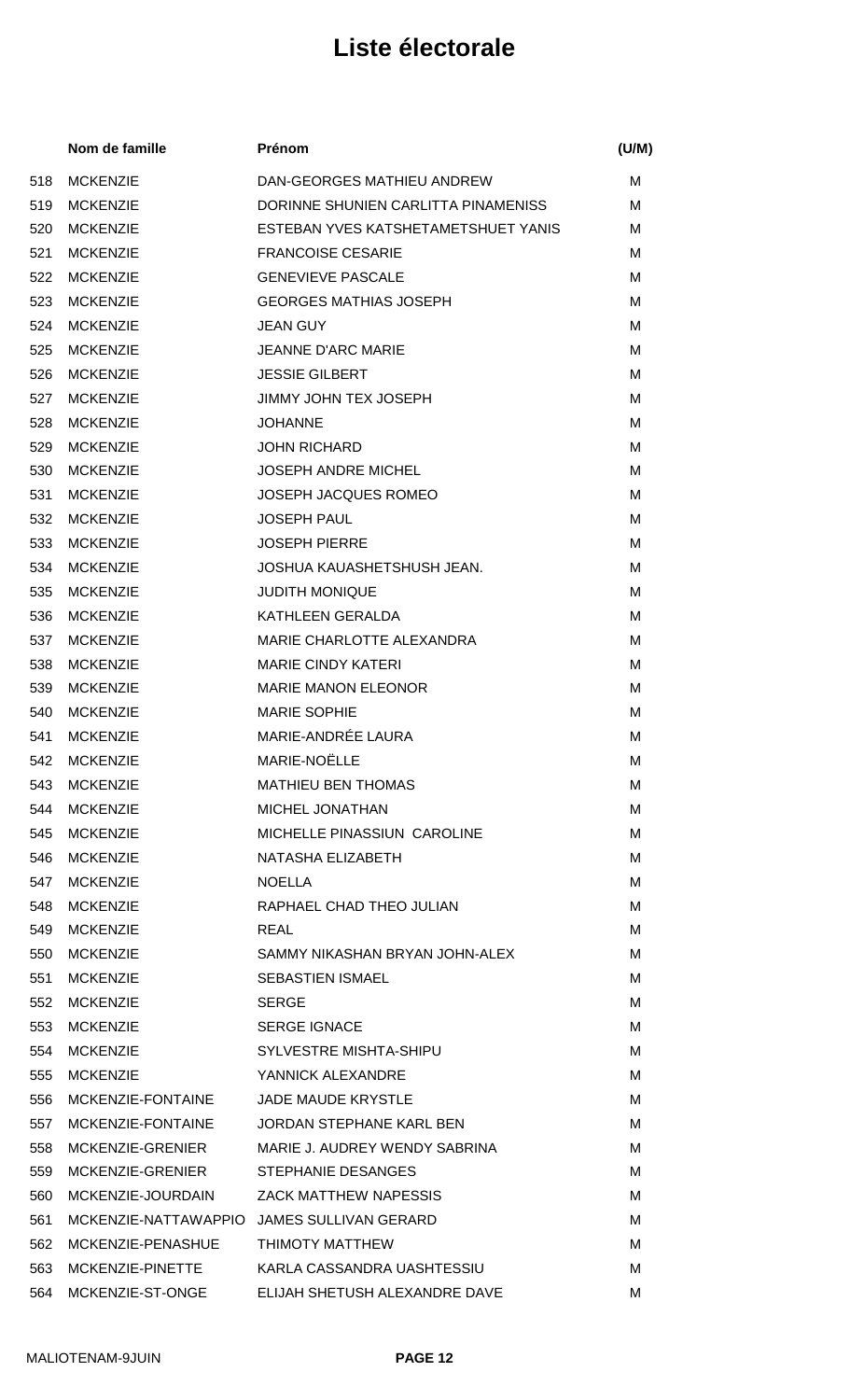|     | Nom de famille    | Prénom                          | (U/M) |
|-----|-------------------|---------------------------------|-------|
| 565 | MCKENZIE-VOLLANT  | ABEL MIGUEL TODD BIENVENU       | М     |
| 566 | MCKENZIE-VOLLANT  | <b>HUGUES GEORGES ETHAN</b>     | М     |
| 567 | MCKENZIE-VOLLANT  | THIERRY NOÉ AKIAN BERNARD       | М     |
| 568 | <b>MICHEL</b>     | <b>GORDEN KEN</b>               | м     |
| 569 | <b>MICHEL</b>     | <b>MARIE CHANTAL</b>            | M     |
| 570 | <b>MICHEL</b>     | <b>ANEK PIERRE SHANN</b>        | м     |
| 571 | <b>MICHEL</b>     | ANIET PHILOMÈNE                 | M     |
| 572 | <b>MICHEL</b>     | ATENIA ANASHKAN                 | м     |
| 573 | <b>MICHEL</b>     | BETTY MARIKA SHENA ALESSANDRA   | M     |
| 574 | <b>MICHEL</b>     | <b>BRANDON</b>                  | М     |
| 575 | <b>MICHEL</b>     | <b>BRUCE SERGE JOSEPH</b>       | М     |
| 576 | <b>MICHEL</b>     | <b>DALIDA MARIE</b>             | M     |
| 577 | <b>MICHEL</b>     | <b>DOLORES GYSLENE MARIE</b>    | М     |
| 578 | <b>MICHEL</b>     | <b>FRANZ SHASHAI</b>            | м     |
| 579 | <b>MICHEL</b>     | <b>GERARD JEAN GUY</b>          | М     |
| 580 | <b>MICHEL</b>     | <b>JEAN GUY</b>                 | м     |
| 581 | <b>MICHEL</b>     | <b>JOSEPH ALFRED</b>            | М     |
| 582 | <b>MICHEL</b>     | <b>JOSEPH ANDRE FERNAND</b>     | М     |
| 583 | <b>MICHEL</b>     | <b>JOSEPH CHARLES ANDRE</b>     | M     |
| 584 | <b>MICHEL</b>     | <b>JOSEPH CHARLES EMILE</b>     | M     |
| 585 | <b>MICHEL</b>     | <b>JOSEPH LAUREAT</b>           | м     |
| 586 | <b>MICHEL</b>     | <b>JUSTINE MARIE VIOLETTE</b>   | М     |
| 587 | <b>MICHEL</b>     | <b>KANESSA SHEILA</b>           | М     |
| 588 | <b>MICHEL</b>     | <b>MAC LARRY</b>                | M     |
| 589 | <b>MICHEL</b>     | MARCELLIN DIEUDONNÉ             | м     |
| 590 | <b>MICHEL</b>     | <b>MARIE ANNE</b>               | м     |
| 591 | <b>MICHEL</b>     | <b>MARIE CAROLINE MICHELINE</b> | м     |
| 592 | <b>MICHEL</b>     | <b>MARIE CATHERINE VIRGINIE</b> | M     |
| 593 | <b>MICHEL</b>     | <b>MARIE GINETTE</b>            | M     |
| 594 | <b>MICHEL</b>     | MARIE JOCELYNE                  | M     |
| 595 | <b>MICHEL</b>     | <b>MARIE NATHALIE SOPHIE</b>    | м     |
| 596 | <b>MICHEL</b>     | MARIE-BELLE SYLVANE             | M     |
| 597 | <b>MICHEL</b>     | MARIE-EVE                       | M     |
| 598 | <b>MICHEL</b>     | MARIE-PASCALE ALEXANDRA         | M     |
| 599 | <b>MICHEL</b>     | <b>MOISE</b>                    | M     |
| 600 | <b>MICHEL</b>     | NANCY MARIE CAROLE              | м     |
| 601 | <b>MICHEL</b>     | <b>PHILIPPE</b>                 | M     |
| 602 | <b>MICHEL</b>     | RAYMONDE FANNY                  | м     |
| 603 | <b>MICHEL</b>     | <b>REGINALD J</b>               | M     |
| 604 | <b>MICHEL</b>     | SALLY ROXANNE MINAIKU DAISY     | м     |
| 605 | <b>MICHEL</b>     | <b>SANDRA-LINE MARIE</b>        | M     |
| 606 | <b>MICHEL</b>     | STANLEY GEORGES GERALD          | м     |
| 607 | <b>MICHEL</b>     | <b>STEVEN PATRICK</b>           | M     |
| 608 | <b>MICHEL</b>     | THOMAS-IAN DYLAN RUSSELL        | м     |
| 609 | <b>MICHEL</b>     | <b>UAPUKUN MARIE-FRANCE</b>     | м     |
| 610 | <b>MICHEL</b>     | YVETTE MARIE ESTHER             | M     |
| 611 | MICHEL (AMBROISE) | <b>AUGUSTIN</b>                 | M     |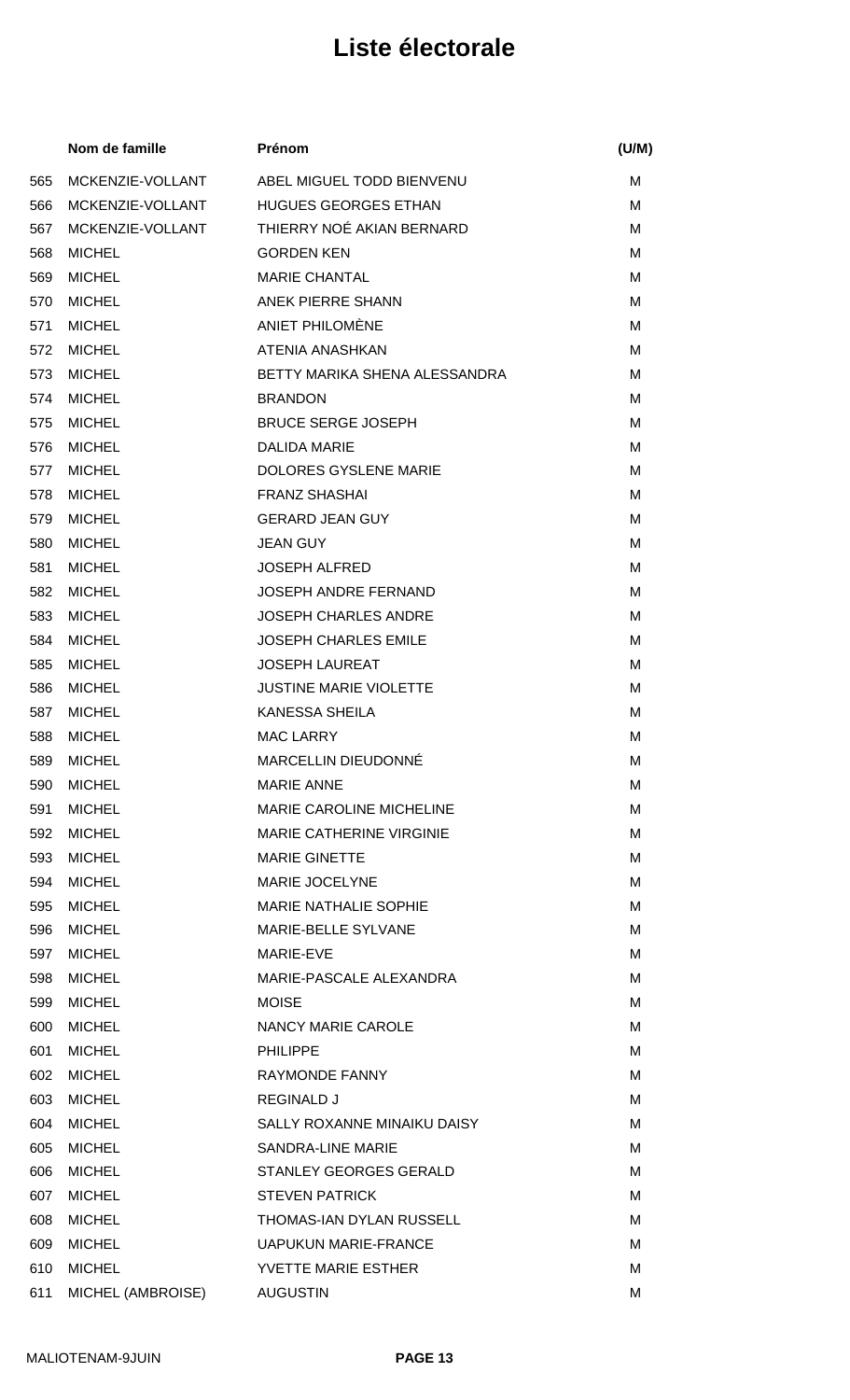|     | Nom de famille          | Prénom                                       | (U/M) |
|-----|-------------------------|----------------------------------------------|-------|
| 612 | <b>MICHEL AMBROISE</b>  | AGNÈS NANCY                                  | м     |
| 613 | <b>MICHEL COPEAU</b>    | <b>KEN</b>                                   | M     |
| 614 | MICHEL-AMBROISE         | <b>FERNAND WALTER</b>                        | м     |
| 615 | MICHEL-AMBROISE         | PIERRE JOHN CARLOS                           | м     |
| 616 | MICHEL-AMBROISE         | ROBERTE MARIE LISE                           | м     |
| 617 | MICHEL-AMBROISE-FONT    | NANNY LONA ANNABELLE                         | м     |
| 618 | MICHEL-FONTAINE         | <b>GEORGES BRYAN</b>                         | м     |
| 619 | MICHEL-FONTAINE         | <b>CHARLES STEVEN FREDDY</b>                 | м     |
| 620 | MICHEL-FONTAINE         | GEORGES ALLEN DAVID ALEX                     | м     |
| 621 | MICHEL-FONTAINE         | MAÏTÉ SERENA                                 | м     |
| 622 | MICHEL-FONTAINE         | <b>SHANNON JOHN LAURENT</b>                  | м     |
| 623 | MICHEL-FONTAINE         | YOAN GEORGES-EUGENE                          | м     |
| 624 | MICHEL-MCKENZIE         | <b>SHIPISS</b>                               | м     |
| 625 | <b>MICHEL-PIEN</b>      | THIMOTY PETER JOHN                           | м     |
| 626 | MICHEL-ROBERTSON        | MARIE-MARTHE ANNIE MEGAN                     | м     |
| 627 | MICHEL-ROCK             | ELISABETH SYLVIA                             | м     |
| 628 | MICHEL-ST-ONGE          | <b>JONATHAN YVES LUC</b>                     | м     |
| 629 | MICHEL-TOOMA            | NICK KYLE BOBBY                              | M     |
| 630 | <b>MOREAU</b>           | <b>RITA</b>                                  | м     |
| 631 | <b>MORISSETTE</b>       | <b>GENEVIEVE LUCIE</b>                       | M     |
| 632 | <b>MORRISSETTE</b>      | <b>MARIE MONIQUE SYLVIE</b>                  | м     |
| 633 | <b>NABINACABOO</b>      | <b>JENNIFER DAPHNE CHRISTA ROSE</b>          | M     |
| 634 | NIQUAY-ST-ONGE          | <b>EMMA MARIE ADELINE</b>                    | м     |
| 635 | <b>OUELLET</b>          | <b>MARIE NATHALIE</b>                        | M     |
| 636 | <b>OUELLET</b>          | <b>MICHEL GILLES</b>                         | м     |
| 637 | PASTITSHI               | MARY ANN                                     | м     |
|     |                         | 638 PASTITSHI-PINETTE ERICA ALEXANDRA KARINE | м     |
|     | 639 PEASTITUTE THERRIEN | <b>JOSEPH SAMUEL MAURICE</b>                 | M     |
|     | 640 PEASTITUTE-THERRIEN | JOHNNY WILLIAM ABRAHAM LEVI                  | м     |
| 641 | PETERS                  | <b>LARRY SONNY</b>                           | M     |
| 642 | <b>PETERS</b>           | <b>MARIE LUCE</b>                            | м     |
| 643 | PICARD                  | <b>CARMEN</b>                                | M     |
| 644 | PICARD                  | <b>MARYSE</b>                                | м     |
| 645 | PICARD-MCKENZIE         | TSHISHTESHINU SERGE JUNIOR                   | м     |
| 646 | <b>PILOT</b>            | <b>JOSHUA ELIJAH UASSTESSIU</b>              | м     |
| 647 | PILOT                   | <b>UASHTESSIU PETER</b>                      | м     |
| 648 | PILOT                   | <b>GILBERT ROD</b>                           | м     |
| 649 | PILOT                   | <b>GILBERT SIMON</b>                         | м     |
| 650 | <b>PILOT</b>            | JEAN-ALEXANDRE RAPHAEL JOEY N.               | M     |
| 651 | PILOT                   | <b>JOHANNE VIRGINIA MARIE</b>                | м     |
| 652 | PILOT                   | JOSEPH ALEXANDRE JEAN YVES                   | M     |
| 653 | <b>PILOT</b>            | <b>MANON MONIQUE MARIE</b>                   | м     |
| 654 | PILOT                   | PENUTE HANS NOAH                             | м     |
| 655 | <b>PILOT</b>            | <b>SHAKAIKANISS</b>                          | м     |
| 656 | <b>PILOT</b>            | <b>SIMON MARTIN PHILIPPE</b>                 | м     |
| 657 | PILOT PINETTE           | <b>ELIZABETH GAETANE</b>                     | M     |
|     | 658 PILOT-MICHEL        | MICHELINE MARIE JULIE                        | М     |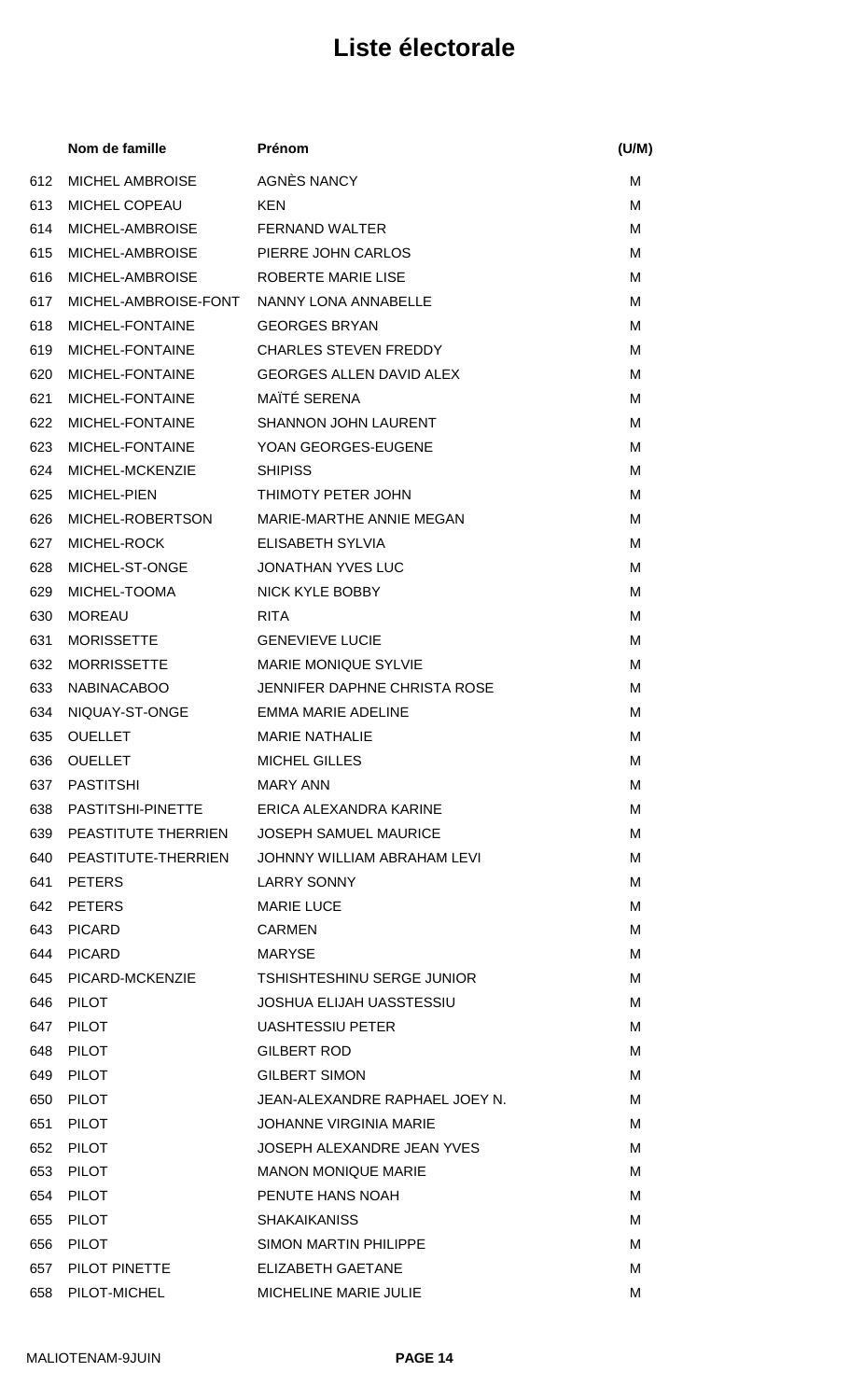|     | Nom de famille | Prénom                           | (U/M) |
|-----|----------------|----------------------------------|-------|
| 659 | PILOT-VOLLANT  | <b>GEORGES EDDY YOAN</b>         | М     |
| 660 | <b>PINETTE</b> | <b>ALDEGE AIME</b>               | M     |
| 661 | <b>PINETTE</b> | ARMIDA                           | M     |
| 662 | <b>PINETTE</b> | CAMILLE ANDRE CHARLES DO         | М     |
| 663 | <b>PINETTE</b> | <b>EVELYNE</b>                   | M     |
| 664 | <b>PINETTE</b> | <b>FRANCIS LUC</b>               | M     |
| 665 | <b>PINETTE</b> | <b>JEAN FRANCOIS PHILIPPE</b>    | м     |
| 666 | <b>PINETTE</b> | JEAN-PAUL ROSARIO BRUNO REMY     | M     |
| 667 | <b>PINETTE</b> | <b>JOSEPH JOSE ALEXANDRE</b>     | M     |
| 668 | <b>PINETTE</b> | <b>LISA MARIE</b>                | м     |
| 669 | <b>PINETTE</b> | LISE ANNE RAYMONDE               | M     |
| 670 | <b>PINETTE</b> | MARIE ANDRÉE IDEN                | M     |
| 671 | <b>PINETTE</b> | PENUTE ANTHONY JULIEN            | M     |
| 672 | <b>PINETTE</b> | <b>RAOUL</b>                     | м     |
| 673 | <b>PINETTE</b> | <b>YVON JUNIOR</b>               | м     |
| 674 | <b>PINETTE</b> | ALEXANDRE JOSEPH                 | м     |
| 675 | <b>PINETTE</b> | ANNE MELYSA                      | M     |
| 676 | <b>PINETTE</b> | <b>ANNETTE</b>                   | M     |
| 677 | <b>PINETTE</b> | <b>BELINDA CAROLINE</b>          | м     |
| 678 | <b>PINETTE</b> | <b>CAMILIENNE MARIE</b>          | M     |
| 679 | <b>PINETTE</b> | <b>CAMILLE CHRISTINE</b>         | M     |
| 680 | <b>PINETTE</b> | <b>DALIDA SUZANNE</b>            | M     |
| 681 | <b>PINETTE</b> | <b>DENIS JUNIOR</b>              | M     |
| 682 | <b>PINETTE</b> | <b>DENIS PAUL</b>                | М     |
| 683 | <b>PINETTE</b> | DERRICK ALBERT CHRISTOPHER       | М     |
| 684 | <b>PINETTE</b> | <b>DIANNA MARIE</b>              | м     |
| 685 | <b>PINETTE</b> | <b>DYLAN SENECA</b>              | м     |
| 686 | <b>PINETTE</b> | <b>EMMANUEL GLEN NAPESSISS</b>   | M     |
| 687 | <b>PINETTE</b> | EMMANUELLA                       | м     |
| 688 | <b>PINETTE</b> | <b>ERIC OVILA LAURENT</b>        | M     |
| 689 | <b>PINETTE</b> | <b>FABIENNE M BERNADETTE</b>     | М     |
| 690 | <b>PINETTE</b> | <b>GERTRUDE BERTHE</b>           | M     |
| 691 | <b>PINETTE</b> | <b>GUYLAINE MARIE ARMANDE</b>    | M     |
| 692 | <b>PINETTE</b> | <b>HUGUETTE GUILLAINE</b>        | M     |
| 693 | <b>PINETTE</b> | <b>ISABELLE EUGENIE</b>          | M     |
| 694 | <b>PINETTE</b> | <b>JACINTHE JOSEE MARIE</b>      | м     |
| 695 | <b>PINETTE</b> | <b>JEAN FRANCOIS PHILIPPE</b>    | м     |
| 696 | <b>PINETTE</b> | JEAN PHILIPPE TOMMY ÉRIC         | м     |
| 697 | <b>PINETTE</b> | <b>JEAN PIERRE LUCIEN</b>        | M     |
| 698 | <b>PINETTE</b> | <b>JEAN ROCK</b>                 | м     |
| 699 | <b>PINETTE</b> | <b>JEANNE PIERRETTE LUCIENNE</b> | M     |
| 700 | <b>PINETTE</b> | <b>JOS ADRIEN</b>                | М     |
| 701 | <b>PINETTE</b> | <b>JOSEPH ACHILLE SYLVIO</b>     | M     |
| 702 | <b>PINETTE</b> | <b>JOSEPH ALEXANDRE WILLIAM</b>  | М     |
| 703 | <b>PINETTE</b> | <b>JOSEPH BRUNO MARIO</b>        | M     |
| 704 | <b>PINETTE</b> | <b>JOSEPH MAURICE</b>            | M     |
| 705 | <b>PINETTE</b> | <b>JOSEPH PAUL JEAN BAPTISTE</b> | M     |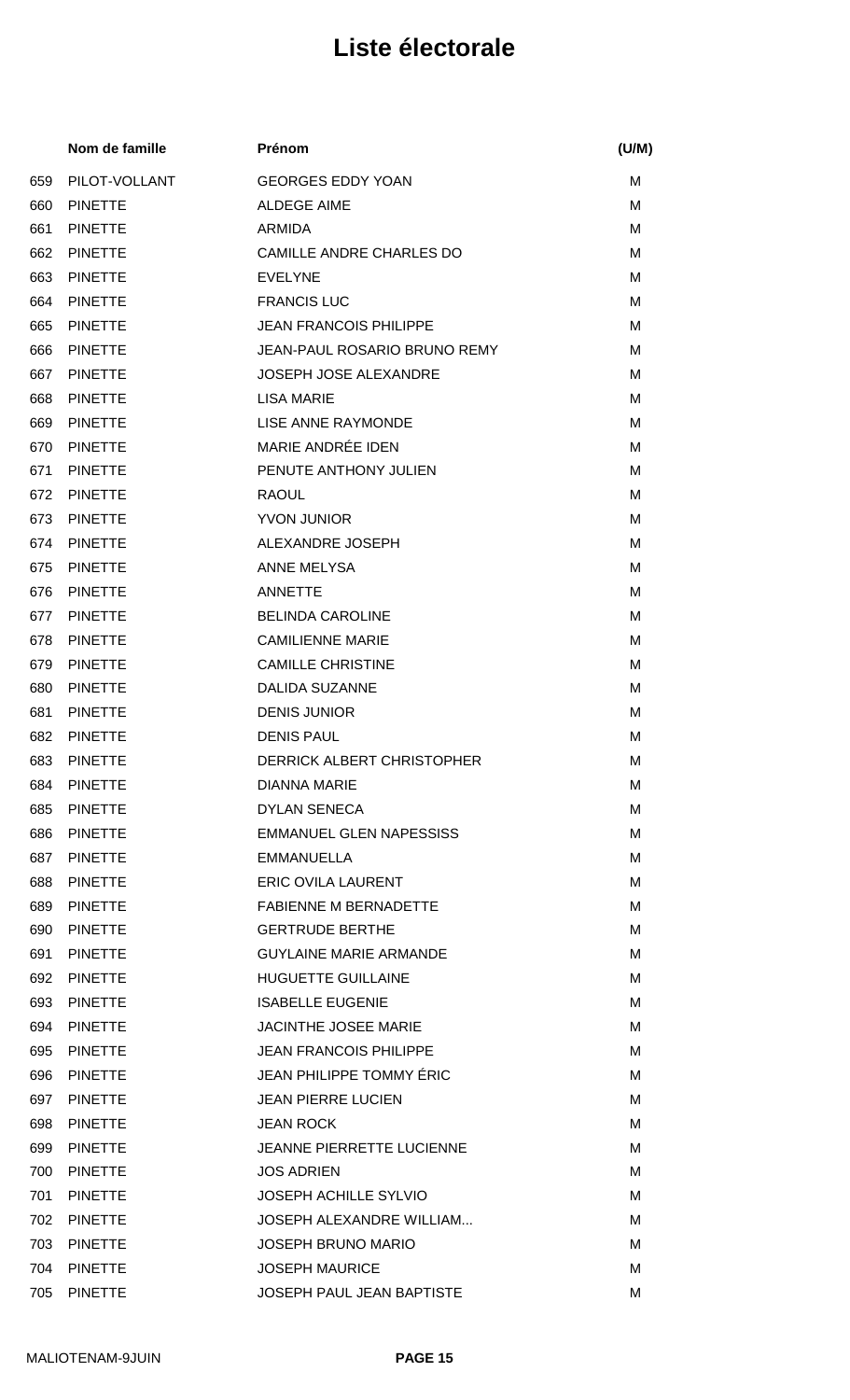|     | Nom de famille     | Prénom                            | (U/M) |
|-----|--------------------|-----------------------------------|-------|
| 706 | <b>PINETTE</b>     | <b>JOSEPH ROBERT FRANK</b>        | M     |
| 707 | <b>PINETTE</b>     | <b>JOSEPH SOLOMON</b>             | M     |
| 708 | <b>PINETTE</b>     | JOSEPH, EMILIEN, ROBIN            | M     |
| 709 | <b>PINETTE</b>     | <b>JOSIANNE ANGELE</b>            | м     |
| 710 | <b>PINETTE</b>     | KATERI TIFFANY CYNTHIA            | M     |
| 711 | <b>PINETTE</b>     | <b>KATIA</b>                      | М     |
| 712 | <b>PINETTE</b>     | <b>LAUREAT JOSEPH</b>             | M     |
| 713 | <b>PINETTE</b>     | <b>LAURETTE</b>                   | М     |
| 714 | <b>PINETTE</b>     | <b>LEILA JOSEPHINE</b>            | М     |
| 715 | <b>PINETTE</b>     | <b>MALI JEANNINE</b>              | м     |
| 716 | <b>PINETTE</b>     | MARC ANDRE LUC JEAN FRANCOIS      | M     |
| 717 | <b>PINETTE</b>     | <b>MARGUERITE ANDREE</b>          | M     |
| 718 | <b>PINETTE</b>     | <b>MARIE JOHANNE ENRIKA</b>       | M     |
| 719 | <b>PINETTE</b>     | <b>MARIE LINE</b>                 | м     |
| 720 | <b>PINETTE</b>     | <b>MARIE PIER LISIANNE</b>        | M     |
| 721 | <b>PINETTE</b>     | <b>MARIE-FLEURE</b>               | М     |
| 722 | <b>PINETTE</b>     | <b>MARTHE LEONTINE</b>            | M     |
| 723 | <b>PINETTE</b>     | <b>MAVERICK JOE COME</b>          | М     |
| 724 | <b>PINETTE</b>     | <b>MELANIE CAROLE</b>             | М     |
| 725 | <b>PINETTE</b>     | <b>MICHEL</b>                     | M     |
| 726 | <b>PINETTE</b>     | <b>MOLLY CAROLINE</b>             | M     |
| 727 | <b>PINETTE</b>     | MONIA CAROLINE MÉLINA             | м     |
| 728 | <b>PINETTE</b>     | <b>MONIQUE</b>                    | М     |
| 729 | <b>PINETTE</b>     | <b>NICOLAS ANDRE</b>              | м     |
|     | 730 PINETTE        | PIERRE JEAN-GUY                   | Μ     |
| 731 | <b>PINETTE</b>     | <b>ROSARIO SERGE</b>              | М     |
| 732 | <b>PINETTE</b>     | <b>SAMUEL</b>                     | м     |
| 733 | <b>PINETTE</b>     | SANY-NADINE                       | М     |
| 734 | <b>PINETTE</b>     | SARAH SHANA ELSA                  | м     |
| 735 | <b>PINETTE</b>     | <b>SEBASTIEN</b>                  | м     |
| 736 | <b>PINETTE</b>     | SOLANGE GABRIELLA MARIE JEANNETTE | м     |
| 737 | <b>PINETTE</b>     | <b>SONIA</b>                      | м     |
| 738 | <b>PINETTE</b>     | SONYA THÉRÈSE MARIE               | М     |
| 739 | <b>PINETTE</b>     | <b>SUZANNE</b>                    | м     |
| 740 | <b>PINETTE</b>     | <b>SYLVESTRE BASTIEN</b>          | М     |
| 741 | <b>PINETTE</b>     | TANYA AIMERANCE AMANDA            | м     |
| 742 | PINETTE BERNATCHEZ | <b>NANY MARIE</b>                 | м     |
| 743 | PINETTE FONTAINE   | KAREN MARIE JANE MADELEINE        | М     |
| 744 | PINETTE THERRIEN   | <b>BURTHY CORINNE</b>             | М     |
| 745 | PINETTE VOLLANT    | <b>DANNY</b>                      | м     |
| 746 | PINETTE VOLLANT    | <b>JESSICA JOANNA BERNADETTE</b>  | M     |
| 747 | PINETTE-AUDETTE    | MARIE-LAURA DELANIE TAINA         | м     |
| 748 | PINETTE-BACON      | SARA-FREDERIQUE                   | М     |
| 749 | PINETTE-FONTAINE   | YAN NIKASHANTUSS LOUIS-EDMOND     | м     |
| 750 | PINETTE-GREGOIRE   | JONATHAN ALEX. ANTONY MICHEL      | м     |
| 751 | PINETTE-GREGOIRE   | VANESSA MARIE ADELE               | м     |
| 752 | PINETTE-HERVIEUX   | <b>JEAN-LEON WALLACE</b>          | Μ     |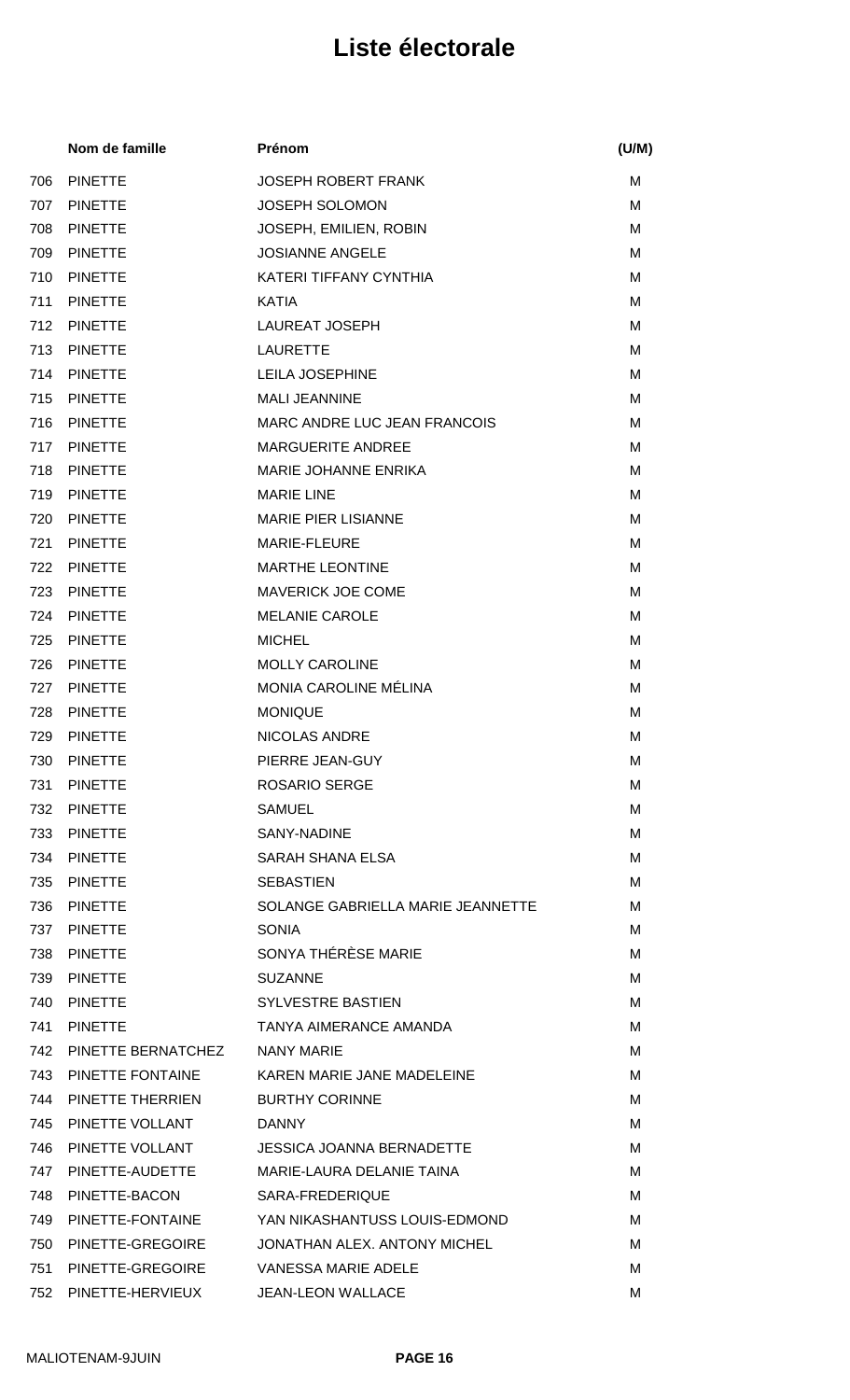|     | Nom de famille   | Prénom                           | (U/M) |
|-----|------------------|----------------------------------|-------|
| 753 | PINETTE-JEROME   | SHAUNI-GAELLE AUGUSTINE M.       | м     |
| 754 | PINETTE-JEROME   | <b>SHAWN MARSHALL TEMY</b>       | м     |
| 755 | PINETTE-JOURDAIN | <b>TRICIA ODETTE</b>             | M     |
| 756 | PINETTE-OUELLET  | <b>DERECK FABIEN</b>             | M     |
| 757 | PINETTE-RÉGIS    | MALCOLM ANDRÉ MATHIEU            | м     |
| 758 | PINETTE-RIVERIN  | <b>EDOUARD NEKUSSIS RYAN</b>     | м     |
| 759 | PINETTE-RIVERIN  | SHUKAPESH JEFFREY TRISTAN RITCH  | M     |
| 760 | PINETTE-ROCK     | ALEXA JESSICA CARRY-ANN J.       | M     |
| 761 | PINETTE-ROCK     | <b>CHARLES SERGE JUNIOR</b>      | M     |
| 762 | PINETTE-ROCK     | MARIE CHRISTINE YVONNE           | M     |
| 763 | PINETTE-SCHERRER | DESMOND JOSEPH PAUL YVON BERNARD | M     |
| 764 | PINETTE-VOLLANT  | <b>JASON OVILA</b>               | M     |
| 765 | PINETTE-VOLLANT  | LESLY HELENA ALEXIA LORNA        | M     |
| 766 | PINETTE-VOLLANT  | MARIE DANIELLE ROSY CLOE         | м     |
| 767 | <b>POULIN</b>    | <b>MAXIME KEVIN</b>              | м     |
| 768 | POULIN-MICHEL    | MARIE SHANA MARIE-SOLEIL         | м     |
| 769 | RAPHAEL          | <b>JOSEPH DENIS JONATHAN</b>     | M     |
| 770 | RAPHAEL          | <b>JOSEPH LUCIEN</b>             | M     |
| 771 | RAPHAEL          | <b>JOSEPH STEEVE KEN</b>         | м     |
| 772 | <b>REGIS</b>     | <b>JOHNNY CLAUDE</b>             | M     |
| 773 | <b>REGIS</b>     | <b>KAVEN RONALD</b>              | M     |
| 774 | <b>REGIS</b>     | ANDYSHA ELISE KELLY              | м     |
| 775 | <b>REGIS</b>     | CHRISTEL ALEXANDRE MARIE CLAUDE  | м     |
| 776 | <b>REGIS</b>     | <b>CINDY MARIE EVE</b>           | М     |
|     | 777 REGIS        | <b>DELPHIS MIKE MIGUEL</b>       | M     |
| 778 | <b>REGIS</b>     | <b>DENIS JULIEN</b>              | М     |
| 779 | <b>REGIS</b>     | EVELYNE BELINDA                  | M     |
| 780 | <b>REGIS</b>     | <b>GUILLAUME CHARLES</b>         | м     |
| 781 | <b>REGIS</b>     | <b>J LANDRY WILLIS</b>           | м     |
| 782 | <b>REGIS</b>     | <b>JASON ESTEVAN</b>             | M     |
| 783 | <b>REGIS</b>     | <b>JOS. ARTHUR JULIEN</b>        | м     |
| 784 | <b>REGIS</b>     | <b>JOSEPH ANTONIO</b>            | M     |
| 785 | <b>REGIS</b>     | <b>JOSEPH FREDERIC KENNY</b>     | м     |
| 786 | <b>REGIS</b>     | <b>KARINE BRIGITTE</b>           | M     |
| 787 | <b>REGIS</b>     | <b>KRYSTLE ROSALIE</b>           | м     |
| 788 | <b>REGIS</b>     | <b>LIONEL DAVE</b>               | м     |
| 789 | <b>REGIS</b>     | <b>M FLEURETTE</b>               | м     |
| 790 | <b>REGIS</b>     | <b>MAGALIE FRANCE</b>            | м     |
| 791 | <b>REGIS</b>     | MARIE ANTOINETTE DELIMA          | м     |
| 792 | <b>REGIS</b>     | <b>MARIE EDITH NORA</b>          | м     |
| 793 | <b>REGIS</b>     | <b>MARIE FERNANDE</b>            | M     |
| 794 | <b>REGIS</b>     | MARIE FRANCE DONNA               | м     |
| 795 | <b>REGIS</b>     | <b>MARIE LISE RAYMONDE</b>       | M     |
| 796 | <b>REGIS</b>     | NANCY GUYLAINE MARIE             | м     |
| 797 | <b>REGIS</b>     | <b>OCTAVE JOHN</b>               | M     |
| 798 | <b>REGIS</b>     | PAUL GAETAN                      | M     |
| 799 | <b>REGIS</b>     | PIERRE LUC                       | M     |
|     |                  |                                  |       |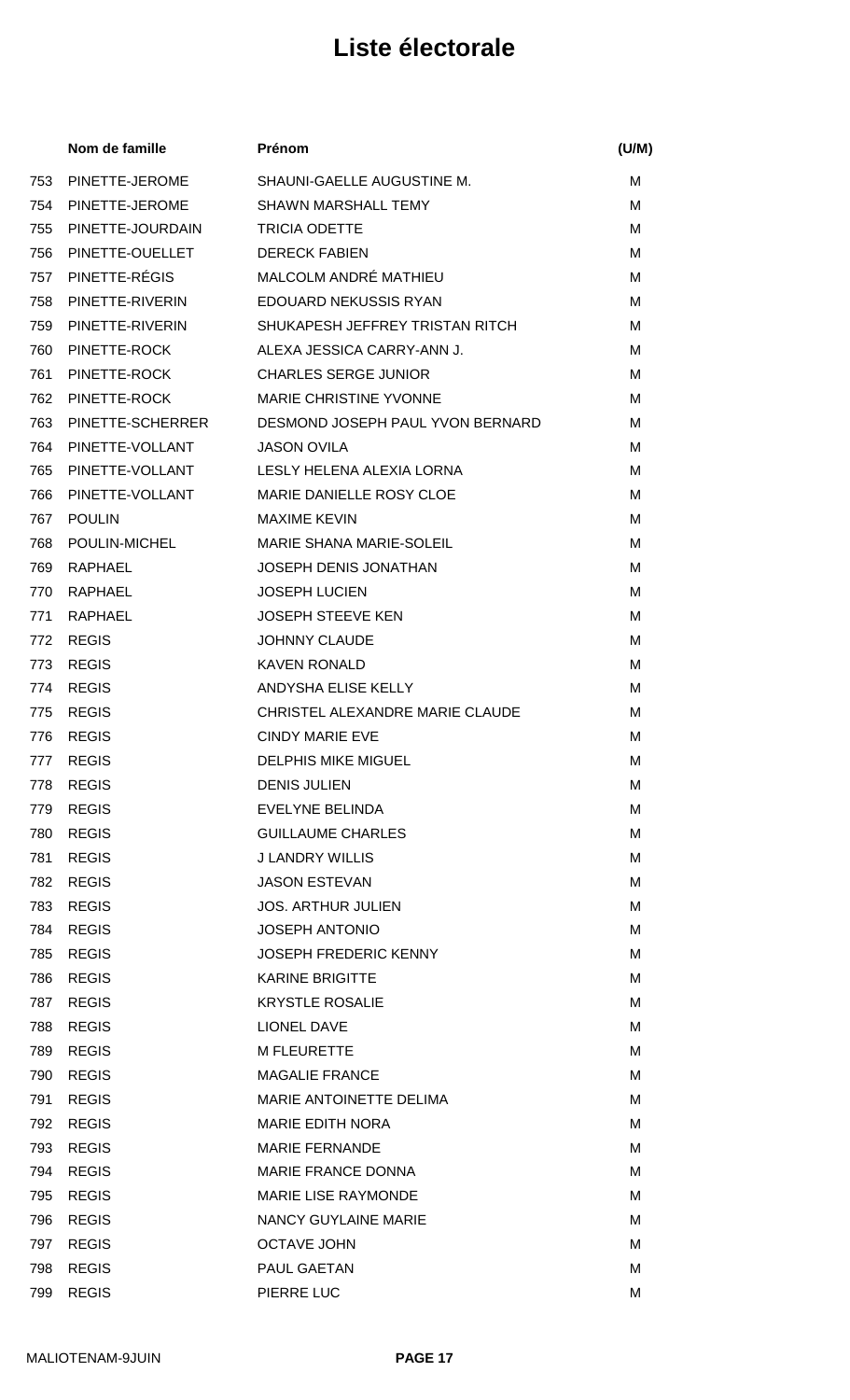|     | Nom de famille      | Prénom                             | (U/M) |
|-----|---------------------|------------------------------------|-------|
| 800 | <b>REGIS</b>        | <b>PRISCILLE</b>                   | м     |
| 801 | <b>REGIS</b>        | <b>RAPHAEL</b>                     | M     |
| 802 | <b>REGIS</b>        | <b>ROMEO EMILIEN</b>               | м     |
| 803 | <b>REGIS</b>        | ROMÉO TEPUESH                      | M     |
| 804 | <b>REGIS</b>        | STEVE MATHIEU ANTONIO              | M     |
| 805 | <b>REGIS</b>        | <b>VERONIQUE GERALDINE</b>         | м     |
| 806 | <b>RÉGIS</b>        | <b>CHRISTIAN SHANNON</b>           | M     |
| 807 | <b>RÉGIS</b>        | <b>KEVIN SASHA</b>                 | м     |
| 808 | <b>RÉGIS</b>        | LUCIENNE MARIE ALFRÉDINE           | M     |
| 809 | <b>RÉGIS</b>        | SARAH JASHTUSHKUAU HÉLÉNA GAÈVE    | M     |
| 810 | <b>RÉGIS</b>        | SHANIPIAP CATHERINE MARIKA         | M     |
| 811 | <b>RÉGIS</b>        | <b>ÉMILIE KELLY FRANCE MIKUEN</b>  | M     |
| 812 | <b>REGIS EINISH</b> | <b>ISABELLE CHRISTINA SELENA</b>   | M     |
| 813 | <b>REGIS-COCKS</b>  | JOHNNY CHARLES KEVIN               | M     |
| 814 | <b>REGIS-EINISH</b> | <b>JEROME</b>                      | M     |
| 815 | RÉGIS-EINISH        | JOHN GUILLAUME JR.                 | M     |
| 816 | RÉGIS-HERVIEUX      | SHANA-LEE JULIA SARAH              | M     |
| 817 | RÉGIS-PILOT         | MAGGIE JENNIFER J. JEANNINE        | M     |
| 818 | RÉGIS-PILOT         | <b>MAUDE ENRIKA DESNEIGES</b>      | M     |
| 819 | RÉGIS-VOLLANT       | ROXANNE DORYNE NORA PENUSHISS MANI | M     |
| 820 | <b>RICH</b>         | <b>MARIE-NOËL SOLANGE</b>          | м     |
| 821 | <b>RICH</b>         | <b>DIANTIEH CHARLES PASTAPESH</b>  | M     |
| 822 | <b>RITCHIE</b>      | <b>JOSEPH CARL</b>                 | М     |
| 823 | <b>RITCHIE</b>      | THOMAS CHARLIE MALKOLM EDDY        | M     |
|     | 824 ROCK            | EDOUARD PHILIPPE                   | M     |
| 825 | <b>ROCK</b>         | <b>GINO</b>                        | М     |
| 826 | <b>ROCK</b>         | <b>JONATHAN SYLDRICK</b>           | м     |
| 827 | <b>ROCK</b>         | PHILIPPE DANIEL                    | м     |
| 828 | <b>ROCK</b>         | ALYSSA UASSIS AUDREY               | м     |
| 829 | <b>ROCK</b>         | ANAËL LOUANNE LAÏNA                | M     |
| 830 | <b>ROCK</b>         | <b>BRAD KELLY</b>                  | м     |
| 831 | <b>ROCK</b>         | <b>CINTHYA</b>                     | M     |
| 832 | <b>ROCK</b>         | ERIC JOSEPH PAUL                   | М     |
| 833 | <b>ROCK</b>         | <b>GEORGES CAMILLE</b>             | M     |
| 834 | <b>ROCK</b>         | <b>JEAN-FRANCOIS NATHAN</b>        | М     |
| 835 | <b>ROCK</b>         | JOHN DAVIS M. J. LOUIS GEORGES     | м     |
| 836 | <b>ROCK</b>         | <b>JOSEPH DENIS FLORIAN</b>        | м     |
| 837 | <b>ROCK</b>         | <b>JOSEPH GILLES SERGE</b>         | м     |
| 838 | <b>ROCK</b>         | <b>JOSEPH NICHOLAS</b>             | M     |
| 839 | <b>ROCK</b>         | <b>JOSEPH SYLVESTRE</b>            | М     |
| 840 | <b>ROCK</b>         | <b>JOSÉE MARIE CAROLINE</b>        | M     |
| 841 | <b>ROCK</b>         | KATHY FRANCISCA DIANE              | м     |
| 842 | <b>ROCK</b>         | <b>KEN GEFFREY LAUREAT</b>         | M     |
| 843 | <b>ROCK</b>         | <b>LOUISA</b>                      | М     |
| 844 | <b>ROCK</b>         | <b>LOUISE LILDY</b>                | M     |
| 845 | <b>ROCK</b>         | MARIE JULIE EVE CAROLE             | M     |
| 846 | <b>ROCK</b>         | MARIE LOUISE CARMEN                | M     |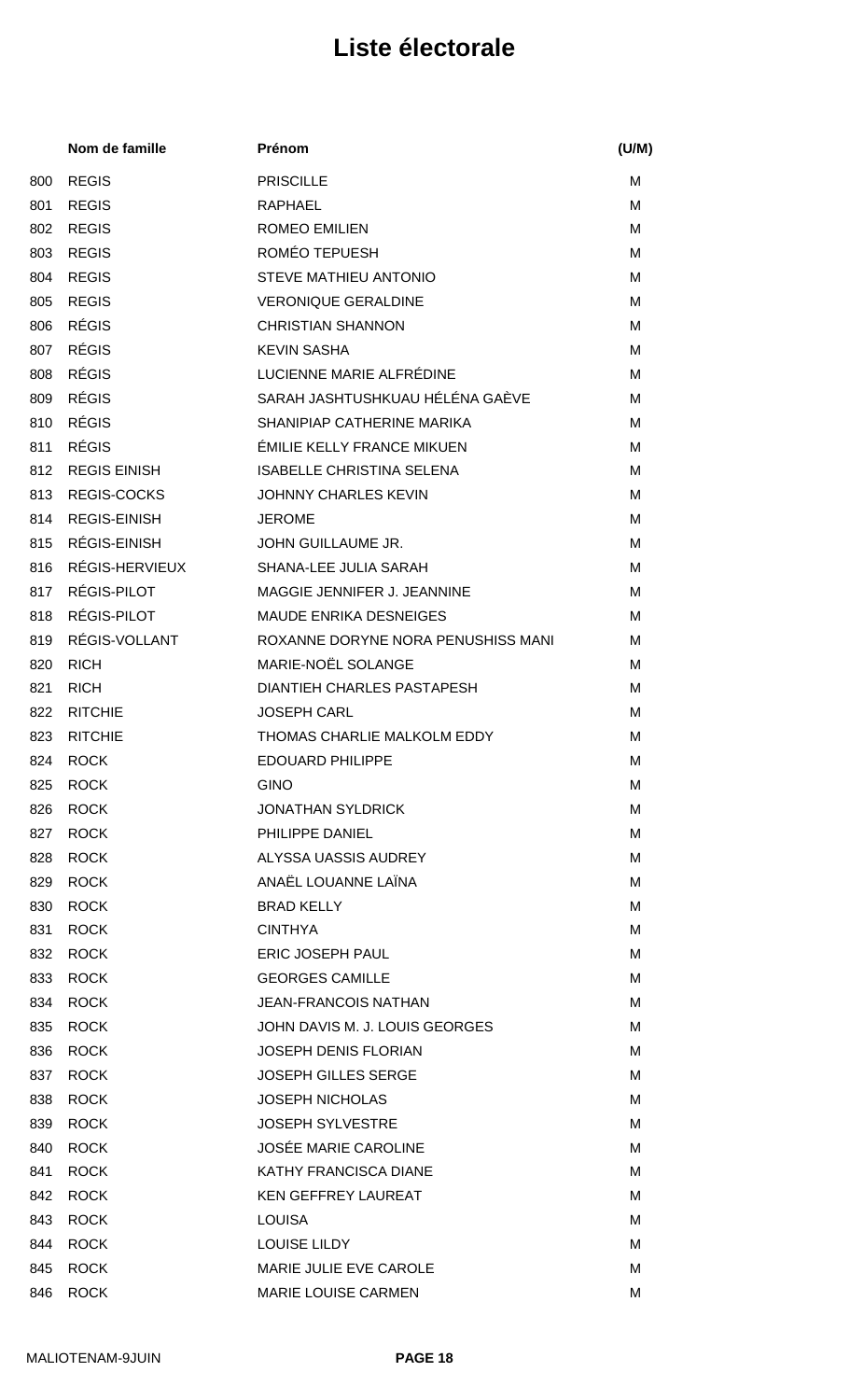|     | Nom de famille      | Prénom                              | (U/M) |
|-----|---------------------|-------------------------------------|-------|
| 847 | <b>ROCK</b>         | <b>MARIE LOUISE CLAUDIA MARLENE</b> | м     |
| 848 | <b>ROCK</b>         | STANLEY SYLVESTRE JUNIOR LLOYD      | м     |
| 849 | <b>ROCK</b>         | TOMMY-LEE THIERRY JORDAN            | м     |
| 850 | <b>ROCK</b>         | UAPAN JOSHUA JOHN                   | м     |
| 851 | <b>ROCK</b>         | <b>WALTER</b>                       | M     |
| 852 | <b>ROCK</b>         | <b>WESLEY</b>                       | M     |
| 853 | <b>ROCK</b>         | YANNE MARIE IDA CHRISTINE           | м     |
| 854 | <b>ROCK</b>         | YAROMIR MATTS ETHAN                 | м     |
| 855 | <b>ROCK</b>         | <b>YVES RAYMOND</b>                 | M     |
| 856 | ROCK-ASTER          | <b>KATHLEEN MARYLENE</b>            | м     |
| 857 | ROCK-ASTER          | NATHAN RYAN TRISTAN                 | M     |
| 858 | ROCK-ASTER          | <b>SYLDRICK JORDAN RICKY</b>        | м     |
| 859 | ROCK-ASTER          | THOMAS ALEX JEAN PISHUMUSS          | M     |
| 860 | ROCK-FONTAINE       | <b>DOMINICK STEVE</b>               | м     |
| 861 | ROCK-FONTAINE       | HUGUES, ALEXANDRE                   | м     |
| 862 | ROCK-FONTAINE       | <b>JORDAN TED PIERRE</b>            | м     |
| 863 | ROCK-FONTAINE       | <b>WILLIAM CEDRICK STEPHANE</b>     | м     |
| 864 | ROCK-MICHEL         | LAETITIA ARIANNE MITANUI            | м     |
| 865 | ROCK-PINETTE        | <b>CHANNEY GEORGES GABRIEL</b>      | M     |
| 866 | <b>ROCK-PINETTE</b> | DESNEIGES KARINA TAINA              | M     |
| 867 | ROCK-PINETTE        | JADE MISHTAN MYRIAM ALANIS          | M     |
| 868 | ROCK-PINETTE        | PIERRE ARTHUR HUGUES LAUREAT        | M     |
| 869 | ROCK-UNIAM          | VANESSA SARAH CHRISTINA             | м     |
| 870 | ROCK-VOLLANT        | <b>CHARLIE GEORGES</b>              | M     |
| 871 | ROCK-VOLLANT        | <b>ISABELLE LOUISA</b>              | М     |
| 872 | ROCK-VOLLANT        | <b>SHASHKUN IMERICK UTSHIMASS</b>   | м     |
| 873 | <b>ROKABA</b>       | <b>MARYAM</b>                       | м     |
| 874 | <b>ROUSSELOT</b>    | <b>JEAN-GUY DEREK</b>               | м     |
| 875 | <b>ROUSSELOT</b>    | <b>MARIE ELISABETH</b>              | м     |
| 876 | <b>ROUSSELOT</b>    | <b>SUZANNE MARIE</b>                | M     |
| 877 | <b>RUPERTHOUSE</b>  | <b>DEAN BRYAN</b>                   | м     |
| 878 | <b>SAINT ONGE</b>   | <b>CHRISTIANE MARIE</b>             | м     |
| 879 | <b>SIMON</b>        | DONAVAN JOSEPH JONAH                | М     |
| 880 | <b>SIMON</b>        | ANDRE XAVIER                        | м     |
| 881 | <b>SIMON</b>        | ANTHONY FREDERICK TOMMY F. JR.      | м     |
| 882 | <b>SIMON</b>        | ELIZABETH MARIE ANDREE              | м     |
| 883 | <b>SIMON</b>        | <b>EMERY JULIEN HENRY</b>           | м     |
| 884 | <b>SIMON</b>        | ERIKA SHUNI JUSTINE MIKUENA MOËRA   | м     |
| 885 | <b>SIMON</b>        | <b>GEORGES-ANDRE ALEK</b>           | м     |
| 886 | <b>SIMON</b>        | <b>GIOVANNI KURT</b>                | м     |
| 887 | <b>SIMON</b>        | <b>JULIE-PIER EMILIE JUANITA</b>    | M     |
| 888 | <b>SIMON</b>        | KARIANNE MARIKA JOSEE               | м     |
| 889 | <b>SIMON</b>        | <b>KELLY-ARIANNE JOANNIE</b>        | M     |
| 890 | <b>SIMON</b>        | <b>MELANIE</b>                      | М     |
| 891 | <b>SIMON</b>        | <b>MELANIE CAROLE SIMONE</b>        | м     |
| 892 | <b>SIMON</b>        | <b>STACEY MARIE-ANDREE</b>          | м     |
| 893 | SIMON-FONTAINE      | ALEX MOLLY RHONDA                   | M     |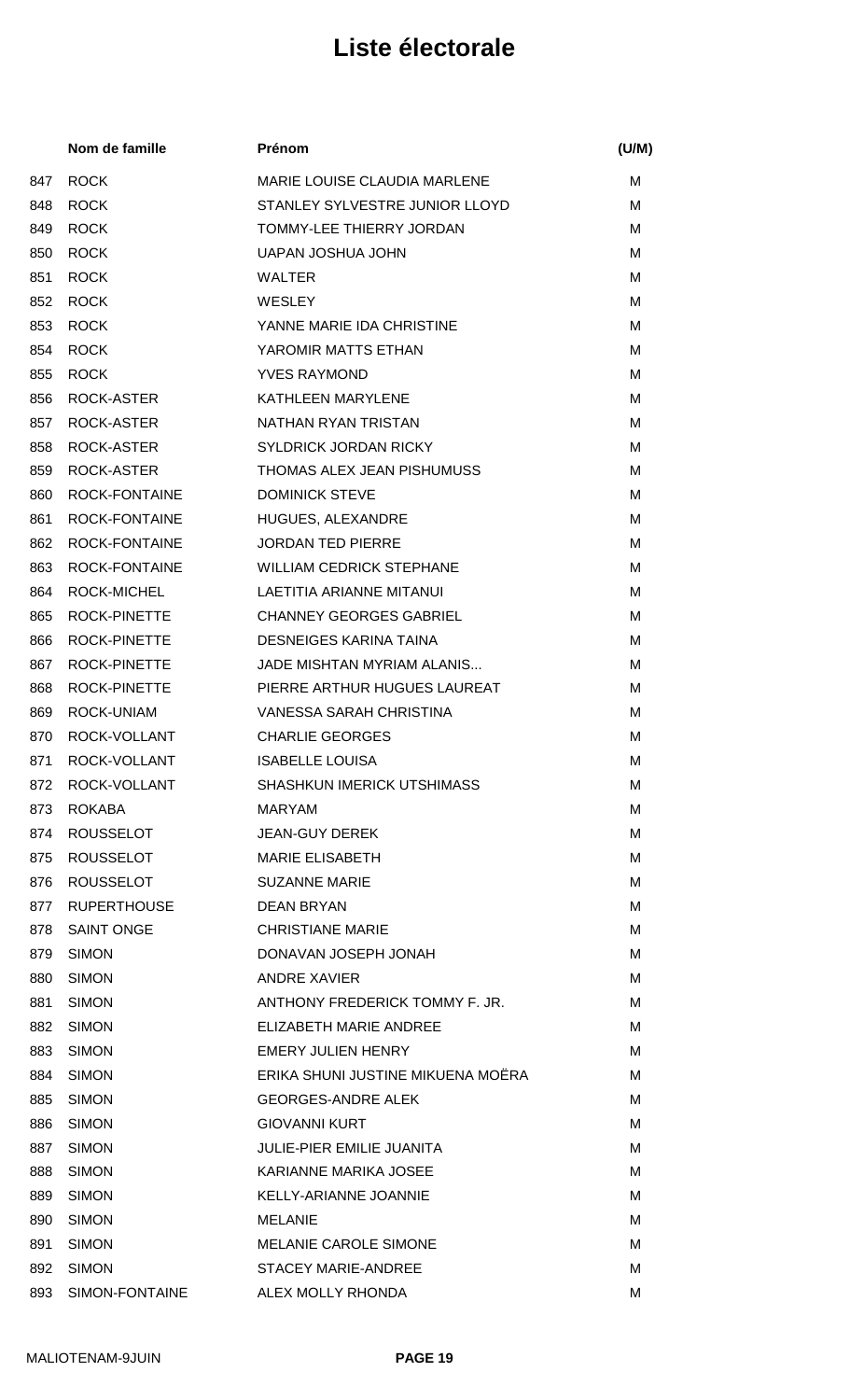|     | Nom de famille | Prénom                           | (U/M) |
|-----|----------------|----------------------------------|-------|
| 894 | <b>ST ONGE</b> | <b>ANNE RENEE</b>                | м     |
| 895 | <b>ST ONGE</b> | <b>ANOUK DANNY</b>               | M     |
| 896 | <b>ST ONGE</b> | <b>BIANKA DANIELLE</b>           | м     |
| 897 | <b>ST ONGE</b> | <b>CHARLES</b>                   | M     |
| 898 | <b>ST ONGE</b> | <b>DEBY GEORGINA</b>             | M     |
| 899 | <b>ST ONGE</b> | <b>DELISCA MARIE GERTRUDE</b>    | M     |
| 900 | <b>ST ONGE</b> | <b>DOMINIQUE PIERRE</b>          | M     |
| 901 | ST ONGE        | <b>GENEVIEVE</b>                 | м     |
| 902 | <b>ST ONGE</b> | <b>GERMAIN CAMILLE</b>           | M     |
| 903 | <b>ST ONGE</b> | <b>GUYLAINE PAULINE</b>          | M     |
| 904 | <b>ST ONGE</b> | <b>HECTOR ROLAND</b>             | M     |
| 905 | <b>ST ONGE</b> | <b>JOSEPH</b>                    | M     |
| 906 | <b>ST ONGE</b> | <b>JOSEPH ROCKY PASCAL</b>       | M     |
| 907 | <b>ST ONGE</b> | <b>MARIE EVELYNE</b>             | M     |
| 908 | <b>ST ONGE</b> | <b>MARIE LEONTINE</b>            | M     |
| 909 | <b>ST ONGE</b> | <b>MARJOLAINE</b>                | M     |
| 910 | <b>ST ONGE</b> | <b>MIRABELLE MARIE LISA</b>      | M     |
| 911 | <b>ST ONGE</b> | <b>PASCAL GILLES</b>             | M     |
| 912 | <b>ST ONGE</b> | PIERRE-FRANCIS MICHEL            | M     |
| 913 | <b>ST ONGE</b> | <b>PRECILLA MARIE</b>            | M     |
| 914 | <b>ST ONGE</b> | SPENCER JOHNNY JOSEPH EDOUARD    | м     |
| 915 | <b>ST ONGE</b> | <b>THERESE MARCELLE</b>          | M     |
| 916 | ST-JOHN        | <b>ALYSSIA BRIGITTE MARIE</b>    | M     |
| 917 | <b>ST-ONGE</b> | <b>GILLES</b>                    | M     |
|     | 918 ST-ONGE    | <b>UATINANISS STEVEN MICHAEL</b> | M     |
| 919 | ST-ONGE        | ALEXANDRA ELYZABETH MAUDE        | M     |
| 920 | ST-ONGE        | ANDRE-ALLEN JOSEPH SERGE ANDY    | м     |
| 921 | <b>ST-ONGE</b> | <b>ANNE</b>                      | M     |
| 922 | ST-ONGE        | <b>ANNIE REJEANNE</b>            | м     |
| 923 | ST-ONGE        | ATUAN TI-BASS                    | M     |
| 924 | <b>ST-ONGE</b> | <b>BILL PATRICE</b>              | M     |
| 925 | ST-ONGE        | <b>BOB SEBASTIEN MICHAEL</b>     | M     |
| 926 | ST-ONGE        | <b>BRAD CHAD YAN LUC</b>         | м     |
| 927 | ST-ONGE        | DONALD JOSEPH                    | M     |
| 928 | ST-ONGE        | <b>DONALD JUNIOR</b>             | M     |
| 929 | ST-ONGE        | EMY                              | M     |
| 930 | ST-ONGE        | <b>FERNANDE CLAIRE</b>           | M     |
| 931 | ST-ONGE        | <b>JEAN GUY JACOB</b>            | м     |
| 932 | ST-ONGE        | <b>JEAN-CHARLES</b>              | M     |
| 933 | ST-ONGE        | <b>JEFF JOE PIEN</b>             | M     |
| 934 | ST-ONGE        | JONATHAN ALEXANDRE STANLEY       | M     |
| 935 | <b>ST-ONGE</b> | <b>JONATHAN TISHTE SHENU</b>     | м     |
| 936 | ST-ONGE        | <b>JOSEPH DAVID DANIEL</b>       | M     |
| 937 | ST-ONGE        | <b>JULIA TEA TEAGAN</b>          | м     |
| 938 | ST-ONGE        | KUKUESS ARIANNE BRITANNY         | M     |
| 939 | ST-ONGE        | LUCIEN JOSEPH ETIENNE            | M     |
| 940 | ST-ONGE        | LÉO JOSEPH HERVEY                | M     |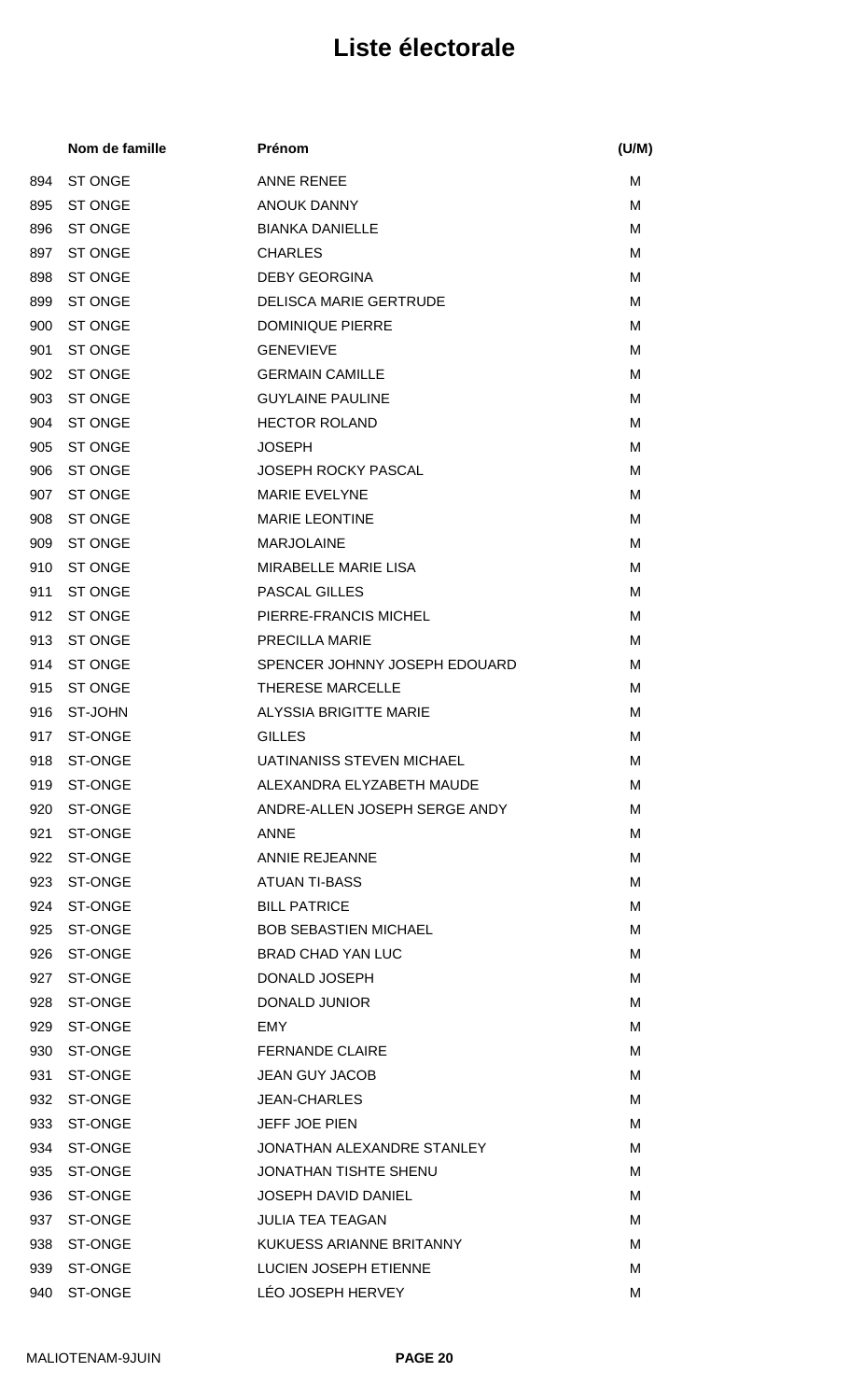|     | Nom de famille          | Prénom                          | (U/M) |
|-----|-------------------------|---------------------------------|-------|
| 941 | <b>ST-ONGE</b>          | MARIE JOCELYN EVE               | М     |
| 942 | <b>ST-ONGE</b>          | <b>MARIE THERESE</b>            | М     |
| 943 | <b>ST-ONGE</b>          | <b>MITISH TIA</b>               | М     |
| 944 | <b>ST-ONGE</b>          | PASCALE CAROLINE ANNE           | M     |
| 945 | <b>ST-ONGE</b>          | PATRICK NESHK BENOIT            | M     |
| 946 | <b>ST-ONGE</b>          | <b>RUTH MARIE NATHANINA</b>     | м     |
| 947 | ST-ONGE                 | SAMUEL JOSEPH JEAN-JULIEN       | M     |
| 948 | <b>ST-ONGE</b>          | SHANNE GAËLLE JOËLLE TANIA      | M     |
| 949 | <b>ST-ONGE</b>          | <b>SYDNEY</b>                   | M     |
| 950 | ST-ONGE                 | VANESSA MARIE-PIER KARINE       | M     |
| 951 | <b>ST-ONGE</b>          | <b>VICKY MYRIAM</b>             | М     |
| 952 | <b>ST-ONGE FONTAINE</b> | PIERRE-PAUL PIENISS ISMAEL      | M     |
| 953 | <b>ST-ONGE JOURDAIN</b> | <b>ISMAEL RAOUL</b>             | М     |
| 954 | <b>ST-ONGE OUELLET</b>  | <b>JACYNTHE ERIKA INGRID</b>    | M     |
| 955 | <b>ST-ONGE PINETTE</b>  | SABRINA TSHISHE-KUESS           | M     |
| 956 | ST-ONGE-ANDRE           | FRANCIS-RAPHAEL DONAVAN         | M     |
| 957 | ST-ONGE-FONTAINE        | PIERRE LUC LAURENT JEFFREY      | М     |
| 958 | ST-ONGE-FONTAINE        | ANDREE-ANNE KATERI MERCEDES     | М     |
| 959 | ST-ONGE-GUANISH         | <b>JULIE-ANNE SHANA</b>         | M     |
| 960 | ST-ONGE-MCKENZIE        | ALEXANDRA SHANNDA LISETTE       | M     |
| 961 | ST-ONGE-PINETTE         | LEILA BELLE-ANGE                | M     |
| 962 | ST-ONGE-RÉGIS           | MARIE CLAUDE SHUNIEN GEMMA      | M     |
| 963 | <b>ST-ONGES</b>         | OMER JOSEPH EDGARD              | М     |
| 964 | <b>THERNISH</b>         | MARIE-LINE THERESE              | M     |
| 965 | <b>THIRNISH</b>         | <b>CECILE</b>                   | М     |
| 966 | <b>THIRNISH</b>         | <b>MARIE RACHELLE</b>           | м     |
| 967 | <b>THOMAS</b>           | <b>ANNICK EVE CAROLINE</b>      | M     |
| 968 | <b>THOMAS</b>           | <b>ARIANE LAURENCE</b>          | M     |
| 969 | <b>THOMAS</b>           | <b>J JOHN RICHARD</b>           | M     |
| 970 | <b>THOMAS</b>           | LAURETTE                        | M     |
| 971 | <b>THOMAS</b>           | <b>MARIE PATRICIA</b>           | M     |
| 972 | <b>THOMAS</b>           | ROBERT JOSEPH YVAN              | M     |
| 973 | THOMAS-ST-ONGE          | <b>JOSHUA AYMERICK ISM EL</b>   | М     |
|     | 974 TSHERNISH           | ANNETTE MARIE LUCIENNE          | M     |
| 975 | <b>TSHERNISH</b>        | <b>MADELEINE MARIE LUCIENNE</b> | м     |
| 976 | <b>TSHERNISH</b>        | <b>MARCELINE LADY</b>           | м     |
| 977 | <b>TSHERNISH</b>        | <b>MARIE ADRIENNE</b>           | M     |
| 978 | TSHERNISH               | MARJOLAINE CÉLINE               | м     |
| 979 | <b>TSHERNISH</b>        | UAPESHKUSS XAVIER MATTHEW       | M     |
| 980 | TSHIRNISH               | INGRID ANNIE KATIUSIA           | м     |
| 981 | TSHIRNISH               | MARIE-JOËLLE SARAH BERNADETTE   | M     |
|     | 982 TSHIRNISH-BACON     | <b>GABRIEL ANTHONY IAN</b>      | м     |
| 983 | UNIAM                   | <b>MADELINE</b>                 | M     |
| 984 | <b>VACHON</b>           | FRANCO BRANDON OLIVIER CARLITO  | м     |
| 985 | <b>VACHON</b>           | FRANCIS FÉLIX JOSEPH            | м     |
| 986 | <b>VACHON</b>           | <b>LOUIS ETIENNE</b>            | M     |
|     | 987 VACHON              | MARIE-PIER                      | M     |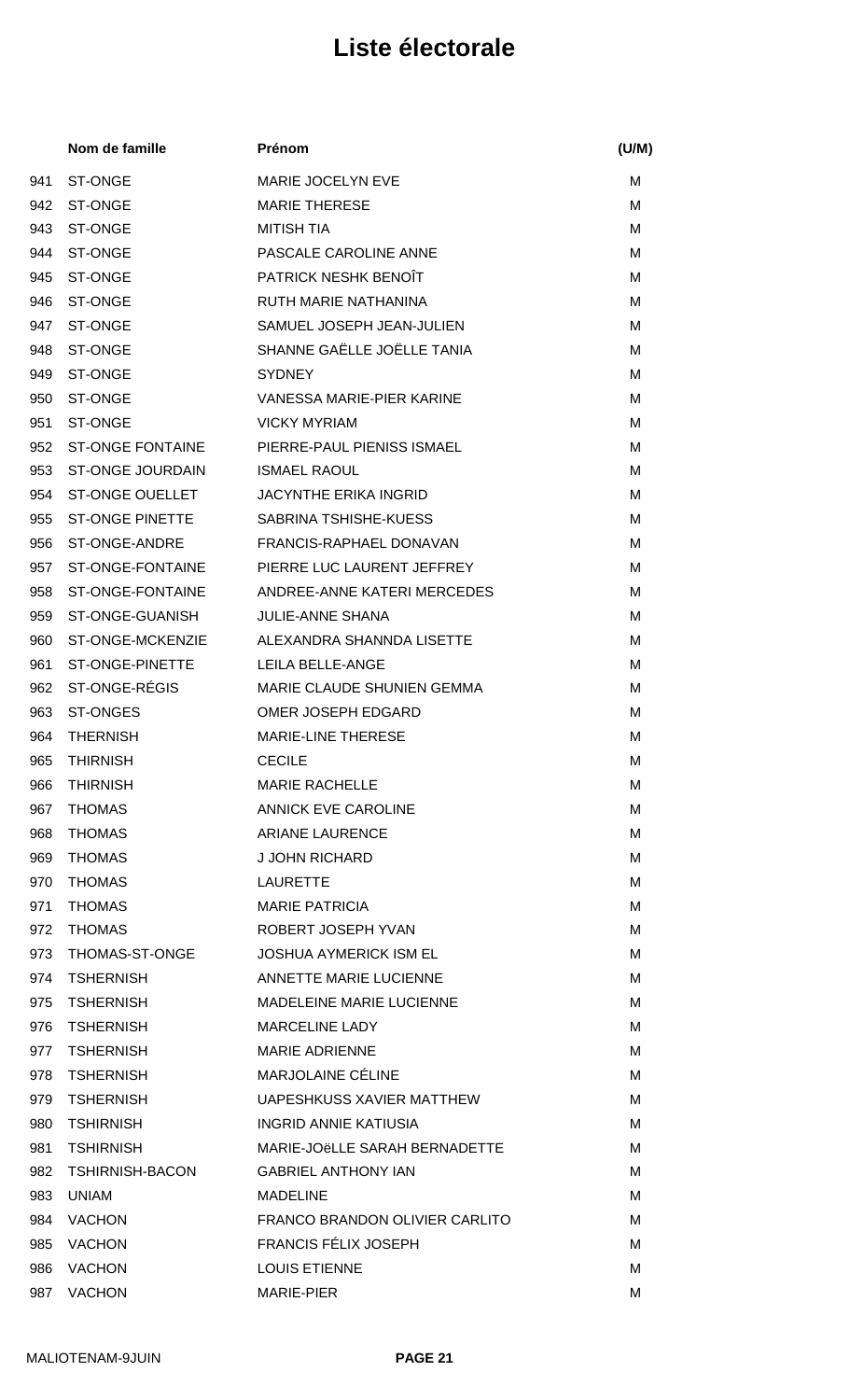|     | Nom de famille         | Prénom                            | (U/M) |
|-----|------------------------|-----------------------------------|-------|
| 988 | <b>VACHON</b>          | <b>ROGATIEN</b>                   | м     |
| 989 | <b>VACHON-MCKENZIE</b> | <b>JACK MARTIN TSHIASHKETENAU</b> | м     |
| 990 | <b>VALIN-JEROME</b>    | SHELDON DENIS TSHAPESH            | м     |
| 991 | VASSILIOU              | JÉRÉMY BASTIEN JAMES              | м     |
| 992 | VASSILIOU              | MARIA HELENA MÉLINA               | M     |
| 993 | <b>VOLLANT</b>         | ANGELLO FÉLIX                     | м     |
| 994 | <b>VOLLANT</b>         | <b>BRUNO CHARLES-EUGENES</b>      | M     |
| 995 | <b>VOLLANT</b>         | DAVID JEAN ALEXANDRE              | м     |
| 996 | <b>VOLLANT</b>         | FREDERIC JOSEPH MATHIEU           | м     |
| 997 | <b>VOLLANT</b>         | <b>GLORIA STELLA MARRIS</b>       | м     |
| 998 | <b>VOLLANT</b>         | <b>JOSEPH GERGES MAXIME</b>       | м     |
| 999 | <b>VOLLANT</b>         | <b>KEVIN MARCEL RAYNALD</b>       | M     |
|     | 1000 VOLLANT           | <b>OLAMEN BOB</b>                 | м     |
|     | 1001 VOLLANT           | <b>RICHARD CHRISTIAN</b>          | M     |
|     | 1002 VOLLANT           | <b>UAPISHTAN SHAUSH ADLEY</b>     | M     |
|     | 1003 VOLLANT           | <b>ACHILE MOISE</b>               | M     |
|     | 1004 VOLLANT           | AGNES VANESSA SANDRELLA           | M     |
|     | 1005 VOLLANT           | <b>ALBERT</b>                     | м     |
|     | 1006 VOLLANT           | ALEXE CHLOE JULIA                 | M     |
|     | 1007 VOLLANT           | ALINE CONSTANCE MARIE             | м     |
|     | 1008 VOLLANT           | <b>AN PINAMEN</b>                 | м     |
|     | 1009 VOLLANT           | <b>ANNIE-NELLY</b>                | M     |
|     | 1010 VOLLANT           | <b>BERNADETTE NINA</b>            | м     |
|     | 1011 VOLLANT           | <b>BRANDON</b>                    | M     |
|     | 1012 VOLLANT           | <b>BRANDON JAMES</b>              | м     |
|     | 1013 VOLLANT           | <b>BRANDON MATHIEW DANIEL</b>     | м     |
|     | 1014 VOLLANT           | <b>BRIAN JEAN-PHILIPPE</b>        | м     |
|     | 1015 VOLLANT           | <b>CARL CHRISTIAN</b>             | м     |
|     | 1016 VOLLANT           | <b>CARL EDGARD</b>                | м     |
|     | 1017 VOLLANT           | <b>CAROL LUC</b>                  | M     |
|     | 1018 VOLLANT           | <b>CAROLINE MARIE</b>             | M     |
|     | 1019 VOLLANT           | <b>CAROLINE SHEILA VANESSA</b>    | M     |
|     | 1020 VOLLANT           | <b>CHEYENNE MARILYN</b>           | М     |
|     | 1021 VOLLANT           | <b>CLAIRE MARIE ÉVELINE</b>       | м     |
|     | 1022 VOLLANT           | <b>CLAUDIA ISABELLE</b>           | м     |
|     | 1023 VOLLANT           | <b>CLAYTON SHAYNE SHELUM</b>      | м     |
|     | 1024 VOLLANT           | DALIETIS MELINA CARLINE           | М     |
|     | 1025 VOLLANT           | DAN-JUNIOR BOB                    | м     |
|     | 1026 VOLLANT           | <b>DANNY MICHAEL</b>              | M     |
|     | 1027 VOLLANT           | <b>DENIS MAURICE</b>              | м     |
|     | 1028 VOLLANT           | <b>DENIS SHAKANI KANAPEUSH</b>    | м     |
|     | 1029 VOLLANT           | <b>DIANE</b>                      | М     |
|     | 1030 VOLLANT           | <b>ELYSE MARIE LUCIE</b>          | м     |
|     | 1031 VOLLANT           | <b>EMMANUEL CLAUDE THEODORE</b>   | м     |
|     | 1032 VOLLANT           | <b>ERIC CHARLES JOSEPH</b>        | м     |
|     | 1033 VOLLANT           | <b>FANNY BERNADETTE</b>           | м     |
|     | 1034 VOLLANT           | <b>FRANCOISE</b>                  | M     |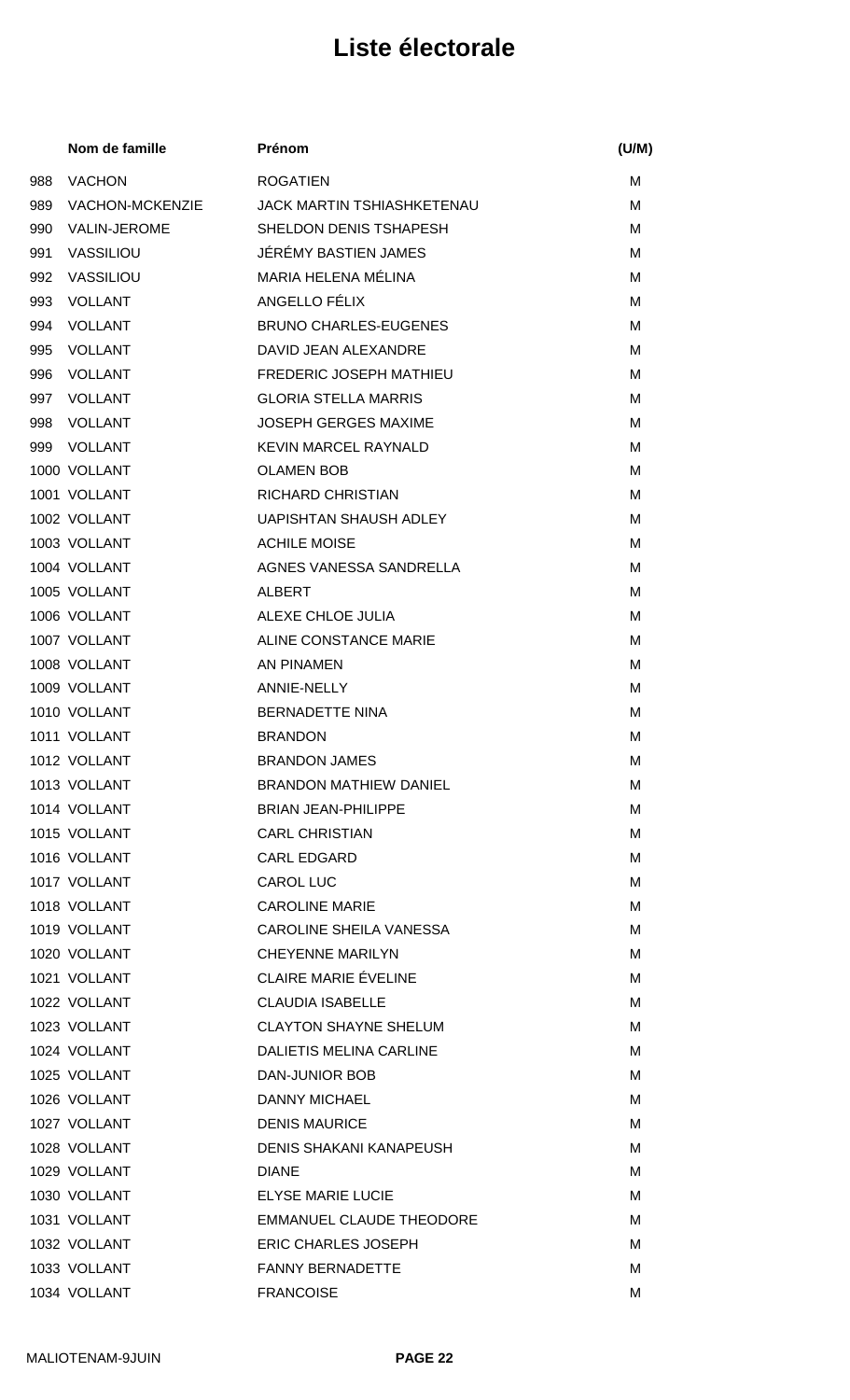| Nom de famille | Prénom                             | (U/M) |
|----------------|------------------------------------|-------|
| 1035 VOLLANT   | <b>GEORGES EUGÈNE JOSEPH</b>       | М     |
| 1036 VOLLANT   | <b>GUYLAINE EDITH</b>              | М     |
| 1037 VOLLANT   | <b>HANS PHILIPPE</b>               | М     |
| 1038 VOLLANT   | <b>HERMAN IAN</b>                  | М     |
| 1039 VOLLANT   | ISIS JULIANA STANIA SHUNIEN        | М     |
| 1040 VOLLANT   | <b>JASMINE SHEILLA</b>             | м     |
| 1041 VOLLANT   | <b>JAY-SUN</b>                     | М     |
| 1042 VOLLANT   | <b>JEAN CHARLES TONY SEBASTIEN</b> | М     |
| 1043 VOLLANT   | <b>JEAN YVES SYLVAIN</b>           | М     |
| 1044 VOLLANT   | JEAN-SEBASTIEN JULIEN              | М     |
| 1045 VOLLANT   | <b>JEAN-SEBASTIEN THEODORE</b>     | M     |
| 1046 VOLLANT   | <b>JEANNETTE MARIE</b>             | м     |
| 1047 VOLLANT   | JEFF JACK CLAUDE                   | М     |
| 1048 VOLLANT   | JEREMI MIGUËL JACOB CÉSAR          | М     |
| 1049 VOLLANT   | <b>JERRY EDGAR</b>                 | М     |
| 1050 VOLLANT   | <b>JIM CARL</b>                    | М     |
| 1051 VOLLANT   | <b>JOSEPH FLORENT</b>              | М     |
| 1052 VOLLANT   | JOSEPH JEAN RENE EDOUARD           | M     |
| 1053 VOLLANT   | <b>JOSEPH RAOUL</b>                | М     |
| 1054 VOLLANT   | <b>JOSEPH ROLAND</b>               | М     |
| 1055 VOLLANT   | <b>JOSÉE BARBARA MARIE</b>         | М     |
| 1056 VOLLANT   | K. MARIE AIMEE ALEXANDRA           | М     |
| 1057 VOLLANT   | KAYLA ANNE-MARIE                   | М     |
| 1058 VOLLANT   | <b>LEONCE JOSEPH</b>               | М     |
| 1059 VOLLANT   | LUC ISRAEL SIMON                   | М     |
| 1060 VOLLANT   | <b>MALEKESH SHALIS CHAD</b>        | м     |
| 1061 VOLLANT   | MANI-JANE                          | м     |
| 1062 VOLLANT   | <b>MARCEL VICTOR IOAN</b>          | м     |
| 1063 VOLLANT   | <b>MARCELLA SHEILA</b>             | м     |
| 1064 VOLLANT   | <b>MARCELLE</b>                    | М     |
| 1065 VOLLANT   | <b>MARCELLIN JOSEPH EDOUARD</b>    | м     |
| 1066 VOLLANT   | <b>MARIE ADELINE EDMIRE</b>        | М     |
| 1067 VOLLANT   | <b>MARIE ANNA</b>                  | M     |
| 1068 VOLLANT   | <b>MARIE ANNETTE NICOLE</b>        | м     |
| 1069 VOLLANT   | <b>MARIE ANOUK</b>                 | м     |
| 1070 VOLLANT   | <b>MARIE COLETTE</b>               | м     |
| 1071 VOLLANT   | <b>MARIE DESANGES</b>              | м     |
| 1072 VOLLANT   | <b>MARIE EVELYNE</b>               | м     |
| 1073 VOLLANT   | <b>MARIE FLEUR</b>                 | М     |
| 1074 VOLLANT   | <b>MARIE HENRIETTE</b>             | м     |
| 1075 VOLLANT   | <b>MARIE JOHN STEPHANIE</b>        | M     |
| 1076 VOLLANT   | <b>MARIE PIER</b>                  | м     |
| 1077 VOLLANT   | <b>MARIE RACHELLE NICOLE</b>       | M     |
| 1078 VOLLANT   | <b>MARIE REINE</b>                 | М     |
| 1079 VOLLANT   | <b>MARIE SUZANNE</b>               | м     |
| 1080 VOLLANT   | <b>MASHKUSS</b>                    | M     |
| 1081 VOLLANT   | <b>MATHILDA</b>                    | Μ     |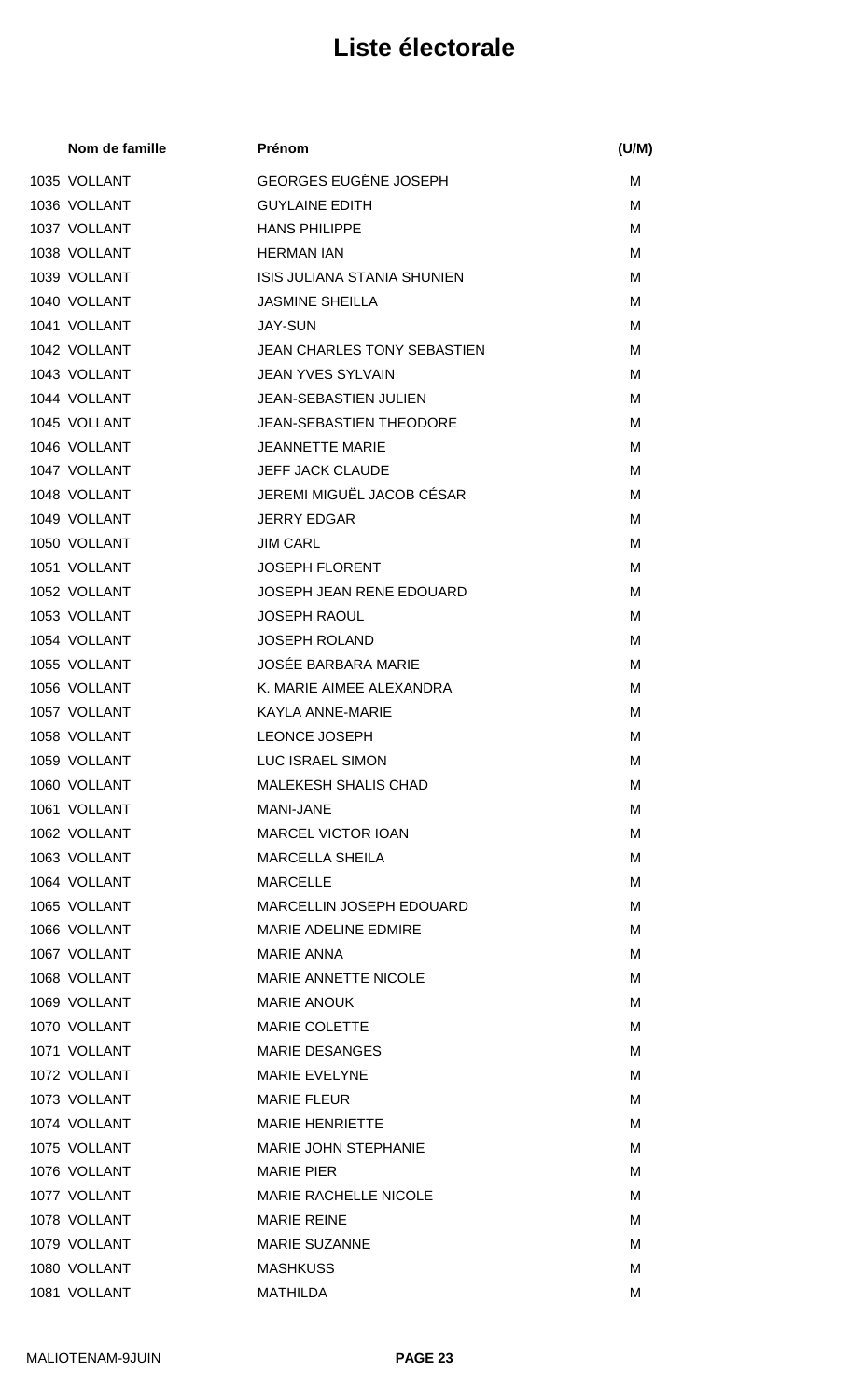| Nom de famille                          | Prénom                                                | (U/M) |
|-----------------------------------------|-------------------------------------------------------|-------|
| 1082 VOLLANT                            | <b>MAURICE</b>                                        | M     |
| 1083 VOLLANT                            | <b>MAVERICK PIERRE-LUC PIERRE</b>                     | м     |
| 1084 VOLLANT                            | MICHEL JULES ALEXANDRE                                | м     |
| 1085 VOLLANT                            | <b>MICHELE JANIS</b>                                  | м     |
| 1086 VOLLANT                            | <b>MYRANDA PAMELA</b>                                 | м     |
| 1087 VOLLANT                            | <b>NATACHA HELENE</b>                                 | м     |
| 1088 VOLLANT                            | PENASHUÉ                                              | M     |
| 1089 VOLLANT                            | <b>REAL ANDRE</b>                                     | м     |
| 1090 VOLLANT                            | ROSY UPEIUESH TIFFANY                                 | м     |
| 1091 VOLLANT                            | <b>SANDRA NATHALIE</b>                                | м     |
| 1092 VOLLANT                            | SARAH-MAUDE MIKUAN DAISY                              | M     |
| 1093 VOLLANT                            | SEBASTIEN MICHAEL MATHIEU                             | M     |
| 1094 VOLLANT                            | <b>SHUKAPESH</b>                                      | м     |
| 1095 VOLLANT                            | SOPHIE MARIE-LUCE SABINE                              | м     |
| 1096 VOLLANT                            | <b>SOPHIE NADIA</b>                                   | м     |
| 1097 VOLLANT                            | <b>STEEVE EUGENE</b>                                  | м     |
| 1098 VOLLANT                            | <b>STEPHAN JOACHIM</b>                                | м     |
| 1099 VOLLANT                            | STEPHEN JOSEPH                                        | м     |
| 1100 VOLLANT                            | THOMAS LOUIS BENJAMIN                                 | м     |
| 1101 VOLLANT                            | <b>THOMMY ARTHUR</b>                                  | M     |
| 1102 VOLLANT                            | VANESSA MONIQUE ALEXANDRA                             | м     |
| 1103 VOLLANT                            | VÉRONIQUE MARIE VICTORIA                              | м     |
| 1104 VOLLANT                            | <b>WINSTON OLIVIER</b>                                | M     |
| 1105 VOLLANT                            | YAN DANIEL                                            | м     |
| 1106 VOLLANT EINISH                     | <b>TIRO JOHN ROSAIRE</b>                              | M     |
| 1107 VOLLANT EINISH                     | EVANS SEBASTIEN ANTHONY                               | м     |
| 1108 VOLLANT-BEAUDIN                    | DARREL ALEX JOSHUA METSHU                             | м     |
| 1109 VOLLANT-DESTERRES                  | CAROL-ANN LAURA                                       | м     |
| 1110 VOLLANT-FONTAINE                   | JOSH KAKUSS PHILIPPE ALEXANDRE MALCOLM<br><b>CHAD</b> | M     |
| 1111 VOLLANT-FONTAINE                   | SUE ABI KELLY NUKUM                                   | м     |
| 1112 VOLLANT-HERVIEUX                   | <b>TRACEY ANGELIQUE</b>                               | м     |
| 1113 VOLLANT-LEBLANC                    | KUAIKAN GARY KURTIS TEDDY                             | м     |
| 1114 VOLLANT-MCKENZIE                   | DANAHÉE DOLLY STEFFY                                  | м     |
| 1115 VOLLANT-MICHEL                     | SHAN JOEY UAPESHKUSS                                  | м     |
| 1116 VOLLANT-MICHEL                     | ANDREA-MAUDE ELLY-MAY                                 | м     |
| 1117 VOLLANT-MICHEL                     | ANNIE MARIE EVANNE                                    | м     |
| 1118 VOLLANT-MICHEL                     | <b>JOELLE ANNICIA ALEXANDRA</b>                       | м     |
| 1119 VOLLANT-PICARD                     | MARIE JADE KANANIN                                    | м     |
| 1120 VOLLANT-PILOT                      | <b>GARY ROCKO UISHTAPESH</b>                          | м     |
| 1121 VOLLANT-PILOT                      | MANISHANISS SYLVIA SABRYNA                            | м     |
| 1122 VOLLANT-PILOT                      | SHEILA LEA JULIA                                      | м     |
| 1123 VOLLANT-PINETTE                    | AMANDA JYANNE ANNETTE                                 | м     |
| 1124 VOLLANT-PINETTE                    | CAMÉLIA MAUDE TIFANNY                                 | м     |
| 1125 VOLLANT-PINETTE                    | <b>JACOB SIMARD</b>                                   | м     |
| 1126 VOLLANT-PINETTE                    | <b>LANA MAYBEL</b>                                    | M     |
| 1127 VOLLANT-PINETTE                    | <b>MANI-PIEN SOPHIE ERIKA</b>                         | M     |
| 1128 VOLLANT-PINETTE SHANNON JEAN SERGE |                                                       | M     |